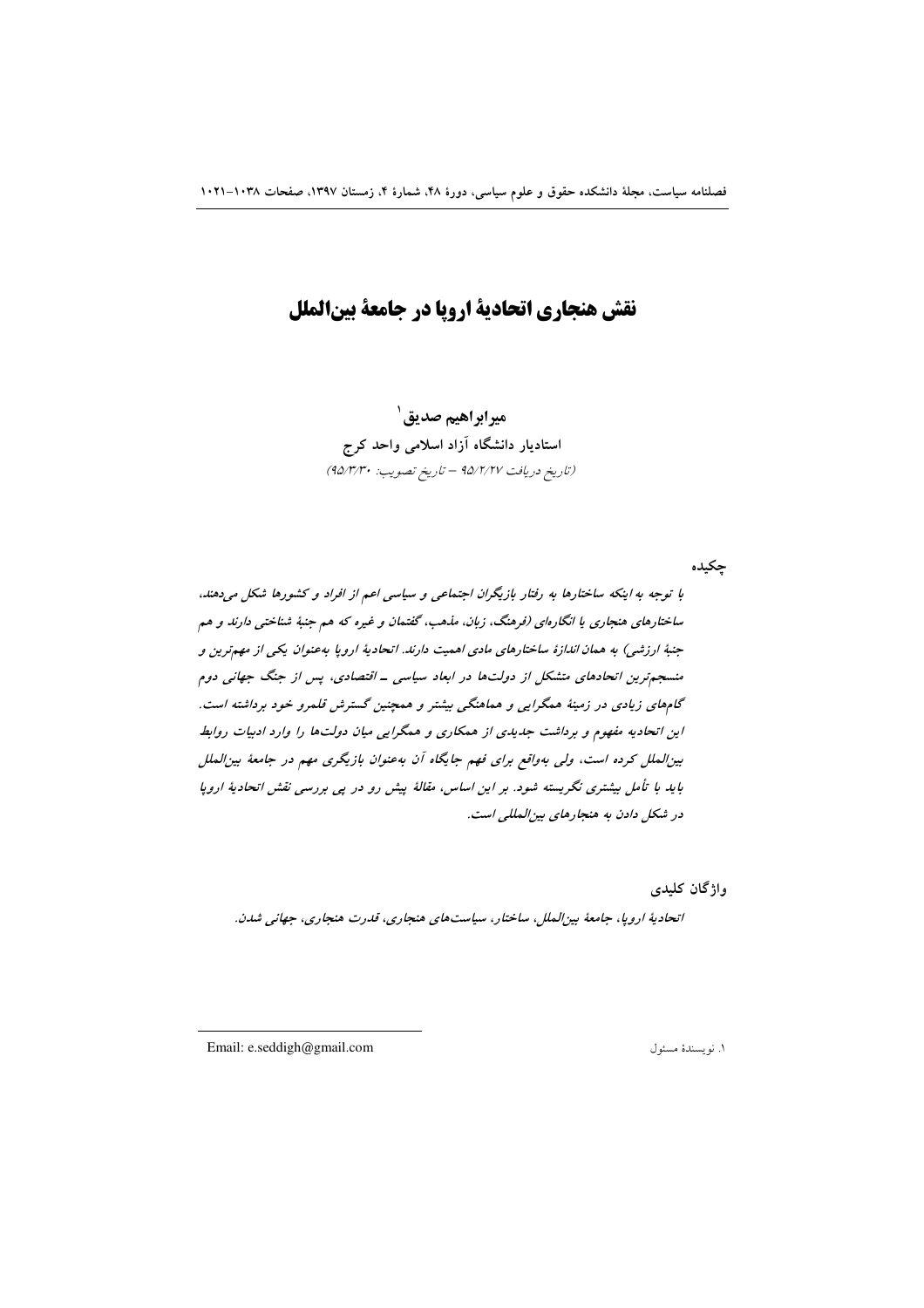#### مقدمه

اتحادیهٔ اروپا بهعنوان بازیگری مهم در جامعهٔ بین|لملل مطرح است و با توجه به تحولات و تغییر در نظم بین|لمللی، در پی نقش|فرینی مثبت و ارتقای جایگاه خود در عرصههای مختلف است. نقشپذیری مثبت اتحادیهٔ اروپا بهعنوان بازیگری هنجاری که تحت عناوینی چون «قدرت مدنی یا غیرنظامی»، «قدرت نرم» و اخیراً «قدرت هنجاری» مطرح می شود، نشان میدهد که این بازیگر در پی بازتعریف نقشی است که یک قدرت بزرگ در جامعهٔ بین|لملل به عهده می گیرد. بر این اساس اتحادیهٔ اروپا تأکید خود را بر ارزش۵ها و هنجارهایی گذاشته است که مبنای غیرمادی و بهنوعی نرمافزارانه دارند. با توجه به این موضوع، این مقاله به واکاوی نقش و جایگاه هنجاری اتحادیهٔ اروپا در جامعهٔ بینالملل میپردازد. فهم قدرت هنجاری اروپا، درک جایگاه هنجاری اتحادیهٔ اروپا در جامعهٔ بین|لملل، جهانیشدن و جایگاه هنجاري اتحاديۀ اروپا و هويت اروپا و هنجارهاي اروپا از جمله عنوانهاي فرعي است كه در اين مقاله بدان يرداخته مي شود.

#### نگاهی تئوریک به قدرت هنجاری اتحادیهٔ اروپا

با توجه به اینکه ساختارها به رفتار بازیگران اجتماعی و سیاسی، اعم از افراد و کشورها شکل میدهند، ساختارهای هنجاری یا انگارهای (فرهنگ، زبان، مذهب، گفتمان و غیره که هم جنبهٔ شناختی دارند و هم جنبه ارزشی) به همان اندازهٔ ساختارهای مادی اهمیت دارند. واینر <sup>۱</sup> یکی از مهم ترین گزارههای رهیافت سازهانگاری را این میداند که «محیط جهانی تنها به عوامل مادی محدود نمي شود؛ بلكه فاكتورهاي فكري و هنجاري نيز از اهميت برخوردارند» (Wiener, 2003). رویکرد سازهانگاری، علاوه بر جنبهٔ تنظیمی به جنبهٔ تکوینی هنجارها نیز توجه دارد و بر این اعتقاد است که هنجارها در پی فرایندها مانند تعاملات به وجود می آیند و این تفاوت محسوسی میان این دو رویکرد است (see: Kratochwil, 1989). پس در رویکرد سازمانگاری، هویت کنشگران یعنی «کیستی و چیستی» آنان را هنجارها، ارزشها و ایدههای نهادینه در محیط آن شکل میدهند و متعاقب شکل گیری این هویت است که کنشگران می توانند منافعشان را تعریف کنند (مشیرزاده ۱۳۸۵: ١۶٪. سازهانگاران بهویژه ونت استدلال میکنند که پدیدههای اجتماعی مانند هنجارها، تهدید، قدرت و هويت از طريق فرايند تعاملي كه معناى جمعى آن را ايجاد مى كند ساخته مى شود (Wendt, 1992: 391-397)

1. Antje Wiener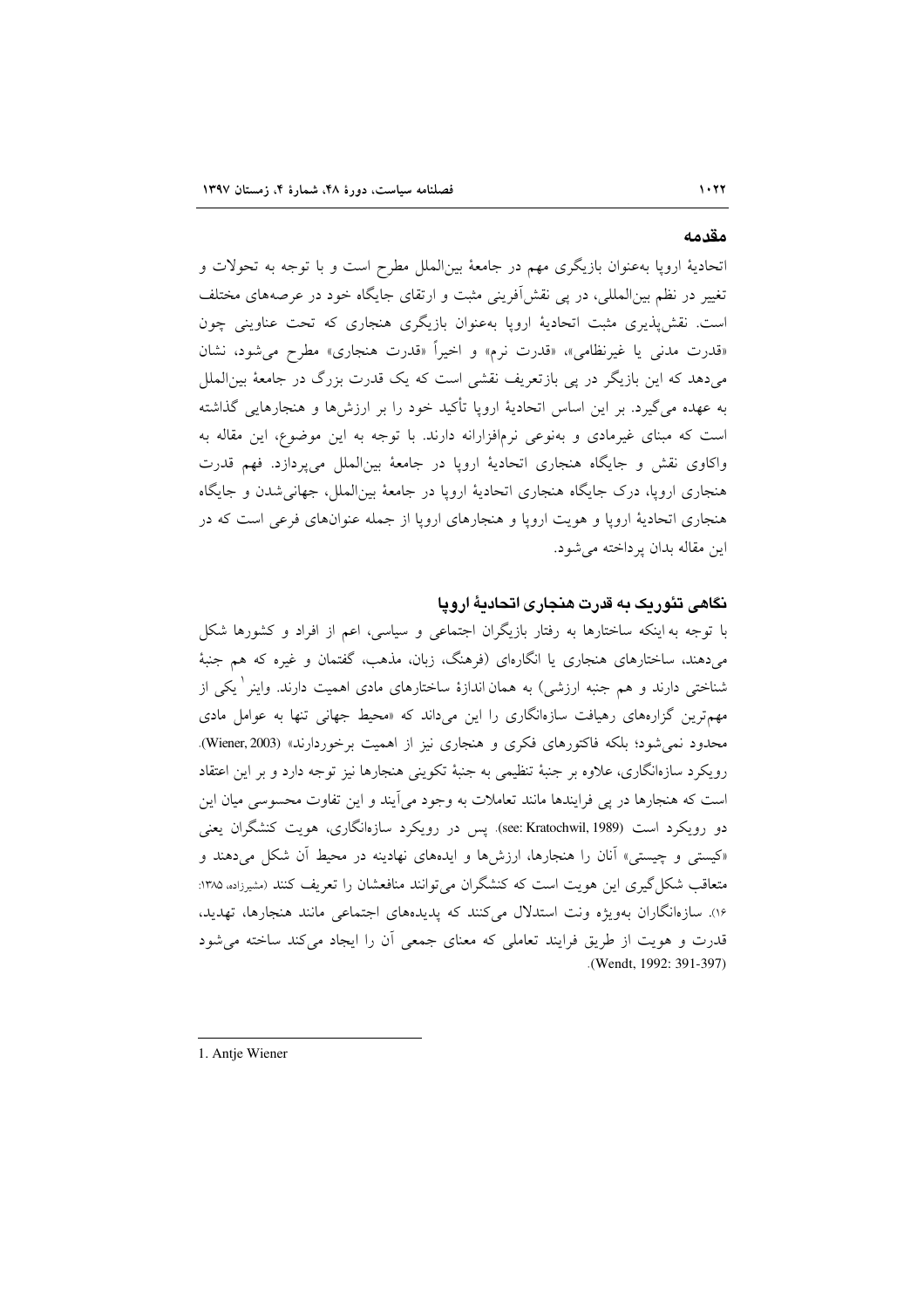شایان ذکر است که نظریهٔ پستمدرن در روابط بین(لملل نیز حرفهای زیادی در خصوص قدرت هنجاری اتحادیهٔ اروپا بیان کرده است. فردریش نیچه <sup>۱</sup>، ژان بودربار <sup>۲</sup>، ژاک دریدا" و جولیا کریستوا" همگی به پرسش مربوط به اتحادیهٔ اروپا و نظریهٔ هنجاری کمکهای مهمی کے دہاند (Manners, 2006: 125).

با عنایت به این گزارهها باید گفت چندین دهه پیش توجه به قدرت هنجاری اتحادیهٔ اروپا مورد توجه قرار گرفت. بهطور مشخص تر، سب<sub>ی</sub> سال پیش در صفحات مجلهٔ *مطالعات نازار مشترک °*، هدلی یول<sup>۶</sup> (۱۹۸۲) نقد تندی از قدرت مدنی (غیرنظامی) جامعهٔ اروپا در امور بین|لمللی انجام داد. از آن زمان نقش فزایندهای از اتحادیهٔ اروپا در حوزههای سیاست امنیتی و دفاعي به اغواكنندگي<sup>√</sup>قدرت نظامي در اروپا منجر شد (Manners, 2002: 235)^. برخي از صاحب نظر ان مدعی اند که سیاست خارجی هنجاری اتحادیهٔ اروپا محصول شبوهٔ متفاوتی است که اتحادیه از طریق آن جهان را می نگرد. برای برخی صاحب نظران چون لئونارد<sup>۹</sup> و کویر <sup>۱۰</sup> این سیاست خارجی هنجاری، محصول قدرت اتحادیهٔ اروپایی است. از نظر این دو، پس از قرنها درگیری، کشورهای اروپایی به این نتیجه رسیدهاند که همکاری و همگرایی تنها راه دستیابی به امنیت، صلح و رفاه است. این منطق داخلی نشأتگرفته از اندیشههای کانت ``، به عالم سیاست تسری یافته و سیاست خارجی هنجاری اروپا را ایجاد کرده است (شیرغلامی، ۱۳۸۶: ۸۸۷). رابرت کاگان با این استدلال که «اروپاییها از ونوس آمده و آمریکاییها از مریخ<sup>۱۲</sup>» معتقد است که ایالات متحده بر قدرت نظامی خود متکی است و چشماندازی استراتژیک در روابط بین الملل که اصطلاحاً جنگ همه علیه همهٔ هابزیٌ" گفته میشود، دارد و اتحادیهٔ اروپا با رویکردی کانتي <sup>۱۴</sup>، پر رويکرد نړم و ابزار غيرنظامي (مدني) تمرکز دارد (Sjursen, 2006 a: 237).

9. Leonard

<sup>1.</sup> Friedrich Nietzsche

<sup>2.</sup> Jean Baudrillard 3. Jacques Derrida

<sup>4.</sup> Julia Kristeva

<sup>5.</sup> the Journal of Common Market Studies

<sup>6.</sup> Hedley Bull: the pre-eminent writer of the 'English School' of international relations theory. 7. seductiveness

۸. هدلی بول در مقالهٔ خود یا عنوان «قدرت غیرنظامی اروپا: تناقض در شرایط» معتقد است که "اروپا یک بازیگر در امور بين المللي نيست".

<sup>10.</sup> Cooper

<sup>11.</sup> Immanuel Kant

<sup>12.</sup> the Europeans come from Venus and the Americans from Mars

<sup>13.</sup> Hobbesian war of all against all

<sup>14.</sup> Kantian approach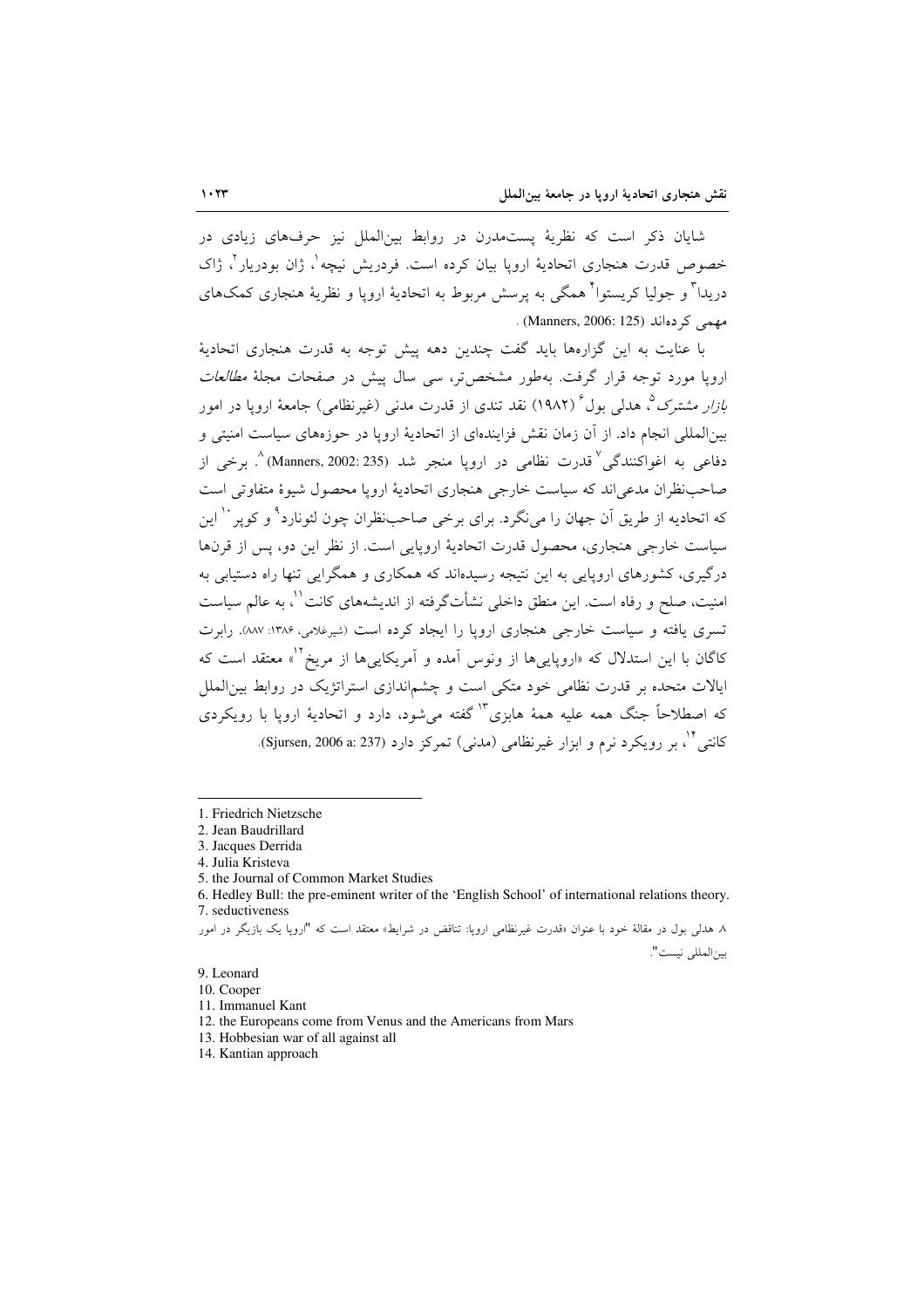بر این اساس گروهی از دانشمندان (مانند اسمیت<sup>י</sup>، تلو<sup>۲</sup>و لیدی<sup>۳</sup>) بر این باورند که اتحادیهٔ اروپا میتواند بر برخی از نتایج جهان تأثیر بگذارد، اما این بازیگر تنها در حاشیه و تنها بهعنوان یک قدرت مدنی (غیرنظامی) و از طریق بهکارگیری ابزارهای هنجاری تأثیرگذار است (Howorth, 2010: 458). ارویا در تکایوی نظم پساوستفالیایی، در یی خروج از روابط سنتی میان واحدها در جامعهٔ بین|لملل است و با برجستهسازی ابعاد غیرمادی قدرت، اجرای ارزش۵ها و هنجارهای مدنظر خود را پیگیری میکند. این رویکرد بهطور جدی از اوایل دههٔ ۱۹۹۰ و پس از معاهدهٔ ماستریخت در سیاستگذاریهای اتحادیهٔ اروپا پیگیری می شود، اما توجه به آن در این اتحادیه به سالهای پیشتر بازمی گردد.

به هر حال باید اذعان داشت که در طول دههٔ اخیر بحثهای زیادی در خصوص قدرت هنجاري اتحادية ارويا صورت گرفته است .Sjursen, 2006 b; Lucarelli & Manners, 2006) (Mayer & Vogt, 2006; Whitman, 2011).

## قدرت هنجاري اتحادية ارويا در جامعة بينالملل

اتحادیهٔ اروپا بهعنوان یکی از مهمترین و منسجمترین اتحادهای متشکل از دولتها در ابعاد سیاسی ـ اقتصادی، پس از جنگ جهانی دوم گامهای زیادی در زمینهٔ همگرایی و هماهنگی بیشتر و همچنین گسترش قلمرو خود برداشته است. این اتحادیه مفهوم و برداشت جدیدی از همکاری و همگرایی میان دولتها را وارد ادبیات روابط بین الملل کرده است، ولی برای فهم جایگاه آن در جامعهٔ بین|لملل باید با تأمل بیشتری نگریست. در سالهای ابتدایی همگرایی کشورهای اروپا (در سالهای پس از جنگ جهانی دوم)، شاهد شکلی از همگرایی هستیم که در آن اقتصاد پررنگ است. این عامل سبب شد که ابعاد دیگر همگرایی بهتناسب رشد نکند. بهعبارتی درحالی که کشورهای عضو در حوزههای اقتصادی همگراتر می شدند، به همان اندازه در راه همگرایی سیاسی، امنیتی، فرهنگی و هویتی حرکت نمی کردند. این امر سبب ایجاد اتحادی میان کشورهای اروپایی شد که بخش اقتصادی آن بسیار رشد کرده بود، ولی بخشها و ارکان دیگر رشد اندک داشتند یا حتی رشد نکرده بودند.

با وجود این از دههٔ ۱۹۷۰، مفهوم هنجارها و ارزشها به اسناد و اعلامیههای اتحادیهٔ اروپا راه یافت. در نشست سران اروپا در سال ۱۹۷۲ که به صدور اعلامیه هویت اروپایی منجر شد، کشورهای عضو خواهان «اجرای اصول دموکراسی و تطابق با معیارهای حاکمیت قانون و

- 1. Karen E Smith
- 2. Mario Telo
- 3. Zaki Laïdi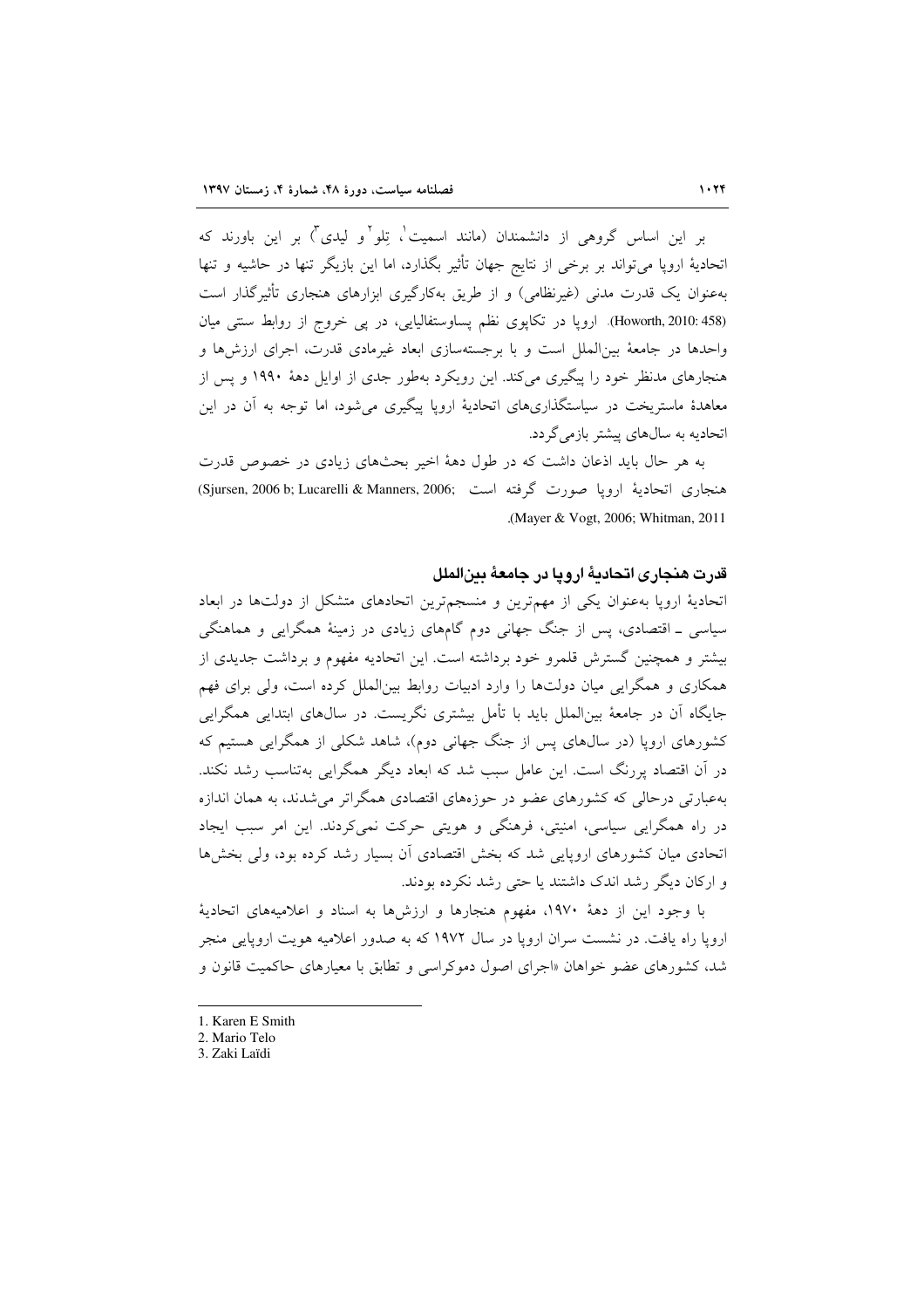حقوق بشر» در روابط خارجی جامعهٔ اروپا شدند. شورای سران اروپا در سال ۱۹۸۸ نیز بر نقش اتحادیه در حفظ صلح، حل وفصل منازعات منطقهای، تقویت دموکراسی، حمایت از اعلامیهٔ جهانی حقوق بشر، تقویت کارایی سازمان ملل و ارتقای شرایط اقتصادی و اجتماعی در کشورهای کمتر توسعهپافته تأکید کرد (شیرغلامی، ۱۳۸۶: ۹۰۲).

پس از پایان نظام دوقطبی و با توجه به تحولات درونساختاری در اتحادیهٔ اروپا براساس پیمان ماستریخت، همگرایی بیشتری میان اعضا پدی آمد و تصمیمهایی برای گسترش این اتحادیه گرفته شد. در واقع تصویب معاهدهٔ ماستریخت در دسامبر ۱۹۹۱ و اجرایی شدن آن از ابتدای سال ۱۹۹۵، نقطهٔ عطف و دگراندیشی بارز در عملکرد سیاستهای اروپاست.

| مصدوحه                   | ، بر ر                             | ''ویویٹ تونخ صدرت<br>كاربردى                        | دوره                  |
|--------------------------|------------------------------------|-----------------------------------------------------|-----------------------|
| ارویا–کشورهای<br>مستعمره | زور                                | تأكيد بر قدرت مادى                                  | $1541 - 1940$         |
| بلوك غرب                 | زور- ديپلماسي                      | قدرتهاى مادى<br>(با تأكيد بر نهادهاي<br>بين المللي) | $1940 - 1949$         |
| بلوک غرب                 | دیپلماسی – زور<br>(زير نظر أمريكا) | قدرت مادي (اقتصادي)                                 | $1949 - 1997$         |
| نظام جهانى               | ديپلماسي - فشار                    | قدرت مادي(اقتصادي)<br>قدرت غيرمادي                  | ۱۹۹۱ تا اواسط دههٔ ۹۰ |
| نظام جهاني               | ديپلماسي - نهادهاي<br>بينالمللي    | قدرت مدنى يا هنجارى                                 | اواسط دههٔ ۹۰ به بعد  |

جدول ۱. قدرت کاربردی و ابزار بهکارگیری قدرت اروپا پس از معاهدهٔ وستفالی

 $\mathbf{r}$   $\mathbf{r}$   $\mathbf{r}$   $\mathbf{r}$   $\mathbf{r}$   $\mathbf{r}$   $\mathbf{r}$ 

 $\mathcal{L}$ 

اتحادیه در طول نشستهای دههٔ ۱۹۹۰ درصدد بهبود وضعیت در خصوص همگرایی در ابعاد مختلف برأمد. در این نشستها تصمیمهایی در زمینهٔ گسترش اعضای این اتحادیه گرفته شد که به افزایش حیرتانگیز شمار اعضای این اتحادیه انجامید. حیرتانگیز از این لحاظ که اتحادیه در ابتدا با شش کشور آغاز به کار کرد و در طول چهار دهه در دوران دوقطبی تنها شش کشور دیگر بدان پیوستند؛ در طول حدود ۱۲ سال (۱۹۹۵ تا ۲۰۰۷) پانزده کشور دیگر به اعضای آن افزوده شد. بنابراین چنین گسترش ناموزونی، چالشها و مشکلاتی را برای آن ایجاد کرد. با وجود این، چیزی که بیش از پیش با گسترش اعضا و تعمیق روند همگرایی در اتحادیهٔ اروپا احساس شد، نیاز به اصلاحات در ساختارها و نهادهای این اتحادیه بود. شرایط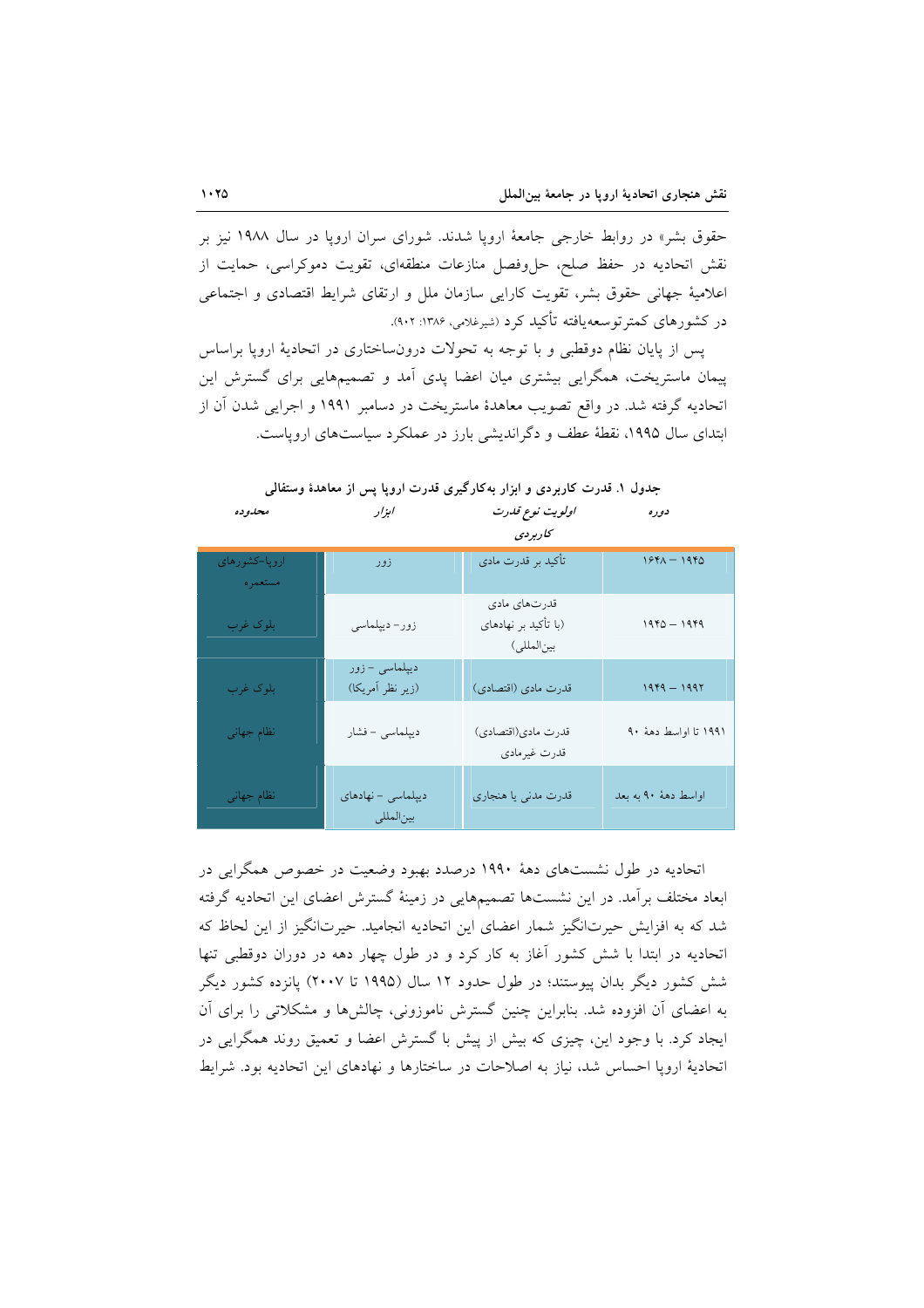حاکم بر جامعهٔ بینالملل بهویژه پس از جنگ سرد و وقوع حوادث یازدهم سپتامبر، اروپا را در موقعیتی قرار داده که از قدرت مانور بیشتری برخوردار شده است. بی تردید امروزه اتحادیهٔ اروپا تنها بلوک اقتصادی و تا اندازهای سیاسی منطقهای است که بهطور نسبی از نفوذ و نقش[فرینی آشکار جهانی برخوردار است، ولی تبدیل شدن آن به سازمانی با ۲۸ عضو، بر سرعت عمل و کارامدی سیاست خارجی و امنیتی مشترک اتحادیهٔ اروپا تأثیر بازدارنده داشته و زمینه را برای مداخله و تأثیرگذاری برخی از قدرتهای بزرگ همچون ایالات متحدهٔ آمریکا در تحولات اروپا و سیاست خارجی آن فراهم کرده است.

در کنار عناصر مادی قدرت باید به عناصر غیرمادی و هنجاری قدرت نیز توجه کرد که بر این اساس، بنابر نظر باروسو، قدرت هنجاری و ارزشی اتحادیهٔ اروپا، مزیت نسبی برای تقویت موقعیت اتحادیهٔ اروپا محسوب می شود. با این اوصاف می توان در این موضوع تأمل کرد که مجموع منابع قدرت اتحادیهٔ اروپا با وجود مشترک نبودن سیاستهای امنیتی و خارجی، هماكنون بيشتر از مجموع منابع قدرت ايالات متحدهٔ أمريكا است. بنابراين اروپا بهرغم امکانات و توانایی های سختافزاری محدود خود خواهد کوشید با تکیه بر «قدرت نرم»<sup>(</sup> خود، در یی راه حل برای بحرانهای پیش روی این اتحادیه باشد.

قدرت نرم مشخصهای از اتحادیهٔ اروپا است که در آن اعتبار فرهنگ، ارزش و سیاست خارجی بیش از اهمیت اقتصادی و قدرت نظامی اولویت دارد. امپراتوری نئو قرون وسطایی مفهوم دیگری را توضیح میدهد که اتحادیهٔ اروپا بهویژه با تمرکز بر قدرت ساختار تصمیمسازی را به اشتراک می گذارد (Kim & Passoni, 2010: 204).

مفاهیم تأثیرگذار در سیاست خارجی و امنیتی اتحادیهٔ اروپا که بهصورت تحلیل محتوا از تجزیهوتحلیل محتوای سخنرانی مقامات اصلی سیاست خارجی و همچنین اسناد رسمی اتحادیهٔ اروپا در مورد سیاست خارجی و امنیتی در طول سالهای ۲۰۰۱ تا ۲۰۰۷ شناسایی شده است، شامل هفت نقش برجسته براي اتحاديهٔ اروپا است: «نيرويي براي خير»٬ «نيرويي

برای صلح، امنیت و ثبات»<sup>م</sup>، ترویج<sup>ر</sup>هندهٔ ارزشها و هنجارها»<sup>م</sup>، «توسعهدهنده»<sup>م</sup>، ترویجکنندهٔ

۱. مفهوم قدرت نرم (Soft power) توسط جوزف نای (Joseph Nye) مطرح شده است که به اعمال نفوذ در سیاست خارجی برمبنای تشریک مساعی، همکاری چندجانبه، نهادسازی، همگرایی و قدرت جذب اشاره دارد.

<sup>2.</sup> force for good

<sup>3.</sup> force for international peace, security and stability

<sup>4.</sup> promoter of values and norms

<sup>5.</sup> developer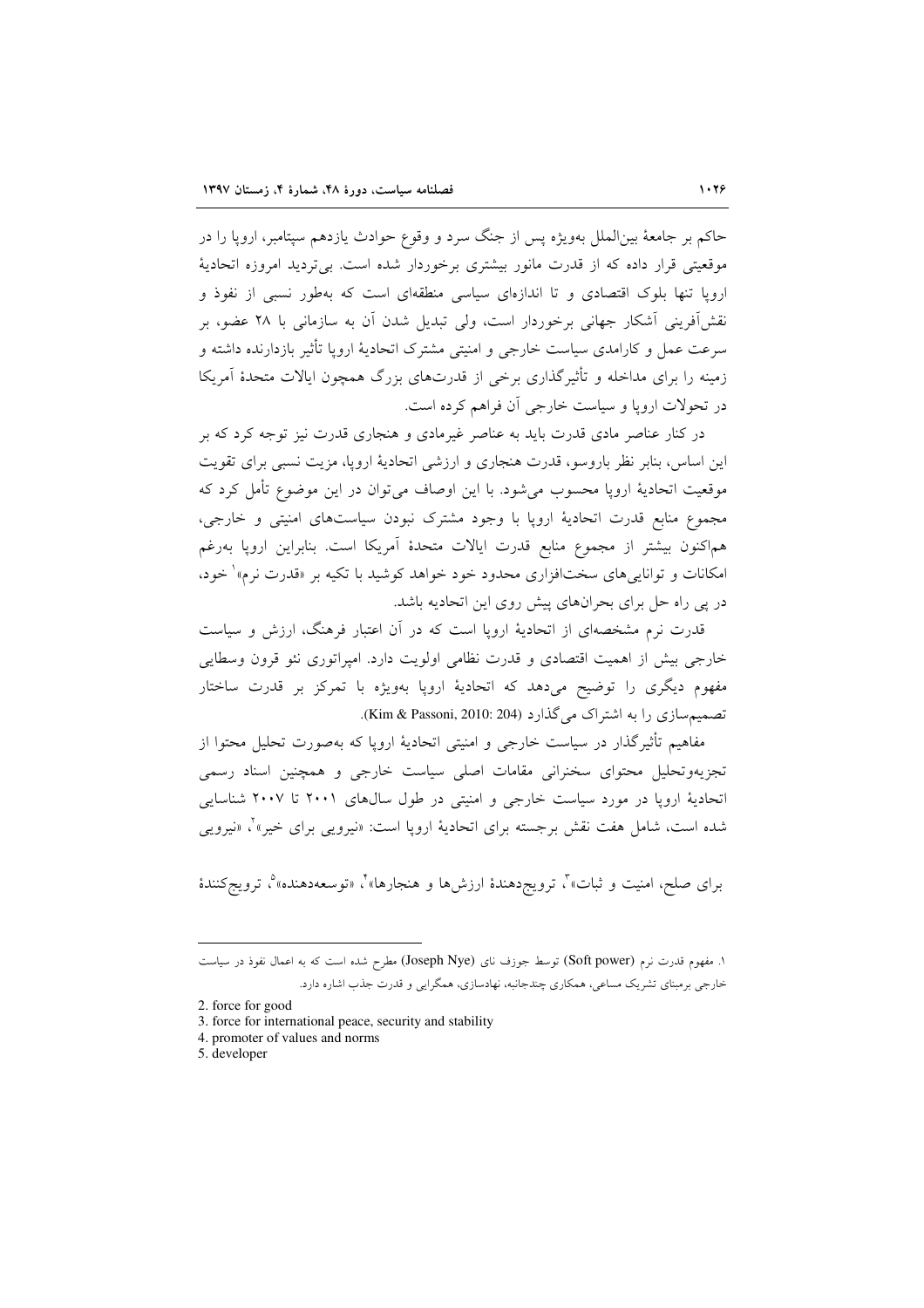چندجانبهگرایی مؤثر»<sup>۹</sup>، «شریک برای سازمان ملل»<sup>۲</sup>و «سازندهٔ مشارکت مؤثر با بازیگران كلىدى،" (Kaya, 2009: 107).

مانِرس که در نوشتههای خود توجه خاصی به اتحادیهٔ اروپایی بهعنوان بازیگری هنجاری دارد، در معرفی اتحادیه بهعنوان «قدرت هنجاری»، آن را بازیگری متمایل به شکل دهی، القا، نشر و هنجاری کردن قواعد و ارزش۵ها در امور بینالمللی از طریق ابزارهای مسالمتآمیز توصيف مي كند (235 :2002 Manners). از نظر مشاهدات تجربي سورسن، در مورد سياست اتحادیهٔ اروپا در ترویج دموکراسی، مقدمهای از جملات حقوق بشری در موافقتنامههای تجاري، تأکید بر تشویق همکاريهاي منطقهاي و تمرکز بر تقویت نهادهاي بین|لمللي بهخوبي نشاندهندهٔ تمایز سیاست خارجی اتحادیهٔ اروپا با دیگر قدرتهای بزرگ است Sjursen, 2006) (236-235 :a. مانوس استدلال می کند که به دور از بحثهای قدرت نظامی و غیرنظامی (مدنی)، تأثیر اندیشههای هویت/ نقش بین|لمللی اروپا نشاندهندهٔ قدرت هنجاری است.(Manners) (238 :2002. بەعبارتى مراد مانِرس از قدرت نظامى «قابليت استفاده از ابزار نظامى»<sup>،</sup> و مراد از قدرت هنجاری «قابلیت شکل دادن به مفاهیم هنجاری» است (Manners, 2002: 240). اسمیت نیز استدلال می کند که نبود هویت دفاعی اروپا، با تمایل به حمایت از تمامیت ناتو از اعتقاد به «شايستگي ذاتي» ْ قدرت مدني (غيرنظامي)، در نتيجه اتحاديهٔ اروپا را «بهطور پيش فرض» ْ به یک قدرت مدنی تبدیل کرده است (Wright, 2011: 13).

در واقع اتحادیهٔ اروپا با عنایت به مزیتهای نسبی ساختارهای غیرمادی (قدرت هنجاری) خود در نظام جهانی، در پی این است که ضعفهای خود در زمینهٔ قدرت مادی را پوشش دهد و نقش و جایگاه بینالمللی خود در این نظام را بهبود بخشد. در درون حاکمیت و نهادهای اتحادیهٔ اروپا رویکردی وجود دارد که معتقد است نظم آیندهٔ بین|لمللی تأکید بیشتری بر ساختارهای غیرمادی قدرت خواهد داد؛ به همین علت اتحادیهٔ اروپا باید در این زمینه پیشرو باشد. اتحادیهٔ اروپا با فاصله گرفتن از تأکید بر وجوه سخت قدرت، می تواند افکار نظام جهانی را بهعنوان بازیگری هنجاری به خود معطوف کند و این موضوع در آینده جایگاهی قابل اتکا برای اتحادیهٔ اروپا به حساب خواهد آمد.

<sup>1.</sup> promoter of effective multilateralism

<sup>2.</sup> partner for the UN

<sup>3.</sup> builder of effective partnership with key actors

<sup>4.</sup> Ability to use military instruments

<sup>5.</sup> Ability to shape conceptions of 'normal'

<sup>6.</sup> intrinsic merits

<sup>7.</sup> by default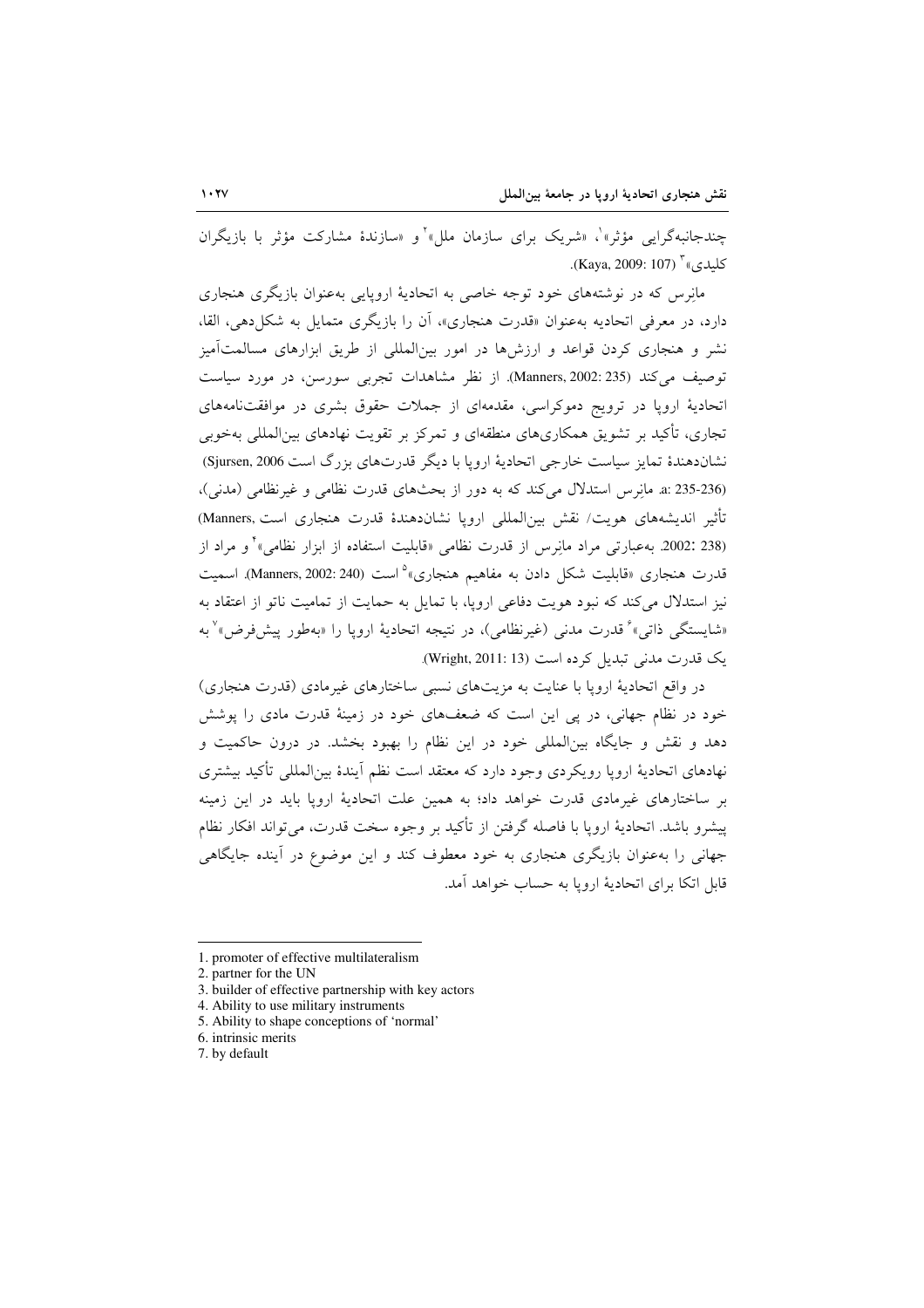بر این اساس، سیاست پردازی در خصوص اصول هنجاری اتحادیهٔ اروپا و بهکارگیری آن در روابط خارجی این اتحادیه با بازیگران دیگر در اولویت قرار خواهد داشت. بنابر دیدگاه صاحب نظران، پنج اصل اساسی جزء اصول هنجاری اتحادیهٔ اروپا مطرح است: صلح، که در اعلامیهٔ نمادین شومان و معاهدهٔ جامعهٔ زغال و فولاد مطرح بود؛ مسئله آزادی که بعد از سال ۱۹۵۷ مطرح شد؛ سه مسئلهٔ دموکراسی، حکومت قانون و احترام به حقوق بشر که بعد از ۱۹۹۱ در معاهدات اتحادیهٔ اروپا مطرح شد (Manners, 2002: 242). افزون بر این، همبستگی اجتماعي'، توسعهٔ پايدار' و حکومت خوب ؓ نيز بخشي از اصول قدرت هنجاري اتحاديهٔ اروپا است (66 :Manners, 2008). ييمان ماستريخت در سال ١٩٩٢ دستورالعمل هاي هنجاري سياست خارجی اتحادیهٔ اروپا را ترسیم کرد. حامی این ارزشهای مشترک مانند دموکراسی، حاکمیت قانون و حقوق بشر، اولويتهاى توسعهٔ روابط خارجى اتحاديهٔ اروپا با ديگران محسوب شد. حدود یک دهه بعد، در طول اجلاس لاکن بر این اصول تأکید شد. «اروپا قارهٔ ارزش های انسانی، مگنا چارتاً منشور حقوق بشر، انقلاب فرانسه و سقوط دیوار برلین؛ قارهٔ آزادی، همبستگی و از همه مهمتر تنوع است... . اتحادیهٔ اروپا مرزهای دموکراسی و حقوق بشر است. اتحادیه تنها بهسوی کشورهایی که به ارزشهای اساسی از جمله حمایت از انتخابات آزاد، احترام به اقلیتها و حکومت قانون احترام میگذارند باز است (3-2 :Holslag, 2010). بنابراین توجه به ساختارهاي غيرمادي قدرت تحت عناوين «قدرت مدني»، «قدرت هنجاري» يا «قدرت نرم»، تأکید بر هنجارها و ارزشهایی دارد که بخشی از پیکرهٔ سیاستهای هنجاری اتحادیه را تشکیل میدهد که در سیاستهای اتحادیهٔ اروپا در کنش و واکنش نظام جهانی بر آنها استوار است.

## سیاستهای هنجاری مؤثر پر جایگاه هنجاری اتحادیهٔ اروپا

در طی چند سال گذشته، تحولاتی از درون و بیرون اتحادیهٔ اروپا سبب شدهاند که از وزن و اعتبار بین المللی این اتحادیه در عرصهٔ سیاستهای منطقهای و جهانی کاسته شود. روندی که در ابتدای شکل گیری این اتحادیه رو به همگرایی بیشتر سوق پیدا میکرد، در حال حاضر بهدلیل اختلاف نظر و دیدگاه کشورهای درون اتحادیه، با تردیدهایی در خصوص همگرایی

<sup>1.</sup> social solidarity

<sup>2.</sup> sustainable development

<sup>3.</sup> good governance

۴. Magna Charta؟ مگنا چارتا، مگنا کارتا یا همان منشور بزرگ آزادی انگلستان که در سال ۱۲۱۵ توسط جان یادشاه انگلیس صادر شد.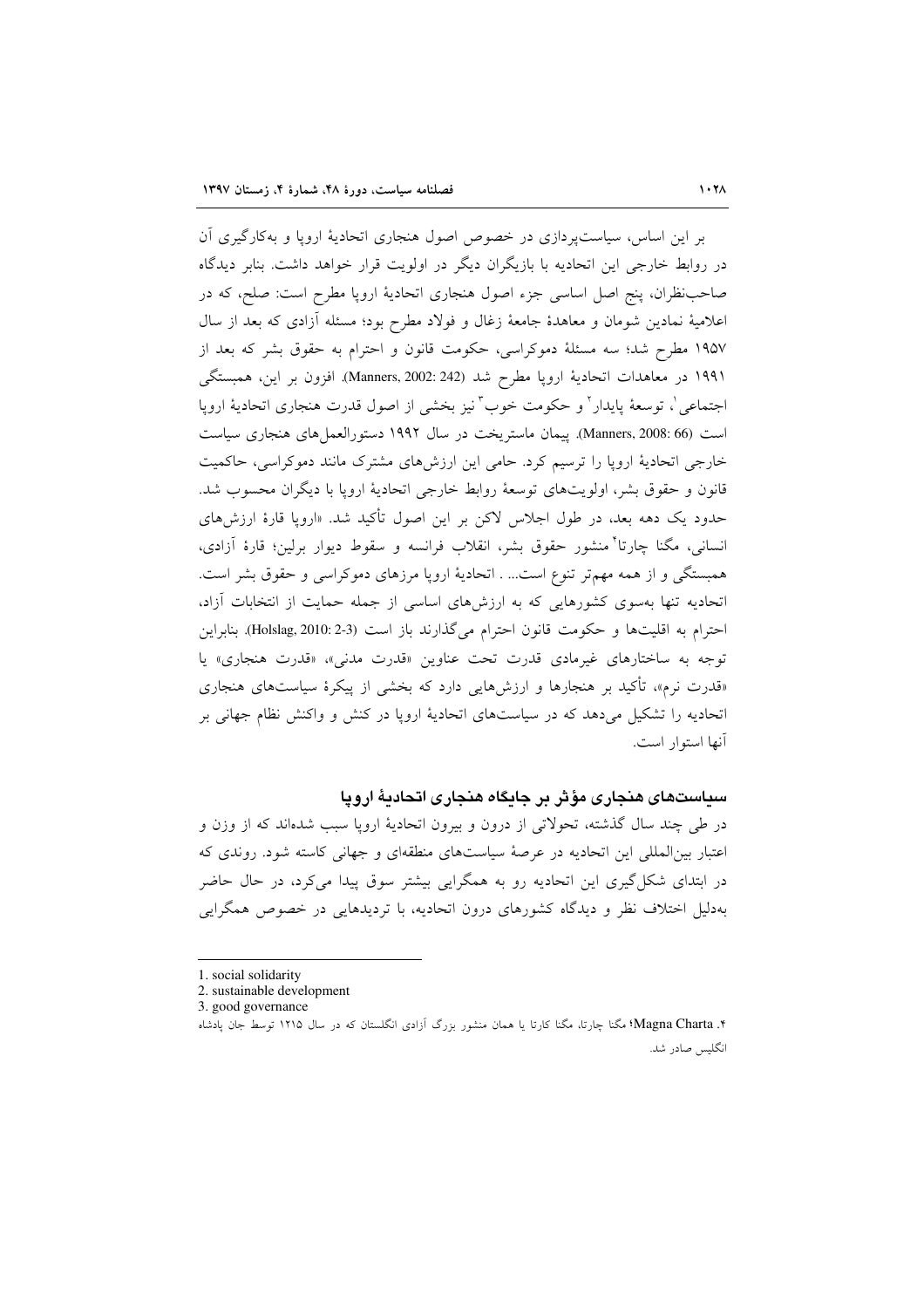روبهروست. كشورهايي همچون آلمان، فرانسه و انگليس با نيات مختلفي اتحاديهٔ اروپا را ابزاری برای دستیابی به اهدافشان می پندارند.

باید اذعان داشت که اتحادیهٔ اروپا با یک «معمای سنتی واگرایی درونی و بیرونی» مواجه است؛ بدین معنا که برخی کشورهای عضو اتحادیهٔ اروپا همچون انگلیس چندان تمایلی به تفویض اختیارات و حاکمیت ملی خود در بسیاری از زمینهها به اتحادیه ندارند. به بیان دیگر، هنوز همهٔ اعضای اتحادیه، دربارهٔ ساختار دقیق مرجعی در اتحادیهٔ اروپا به توافق نرسیدهاند. در محیط بینالمللی نیز به نظر می رسد قدرتهای بزرگ نظیر ایالات متحدهٔ آمریکا، روسیه و چین خواهان اتحادیهٔ اروپای قدرتمند نیستند. از سوی دیگر اتحادیهٔ اروپا بیشتر محفلی برای اتخاذ سیاستهای مشترک است تا ارائهٔ نگرش جهانی مشترک.

در درون اتحادیهٔ اروپا پایبندی به اصول هنجاریای که از سوی این اتحادیه در روابط خارجی بر آنها تأکید می شود، با سؤالهای جدی مواجه است. برای نمونه تأکید بر پذیرش تقاضای عضویت کشورهای متقاضی براساس معیارهایی مانند «رعایت و احترام به حقوق بشر» و «رعایت اصول دموکراتیک» (معیارهای اعلامیهٔ کپنهاگ) در حال<sub>ی</sub> صورت گرفته و میگیرد که این اتحادیه با قوانین وضع شده از حقوق شهروندان کاسته و بر قدرت نهادهای اروپایی افزوده است که این برخلاف اصول دموکراتیک به حساب میآید. این مورد در تحمیل رأی اتحادیهٔ اروپایی بر شهروندان اروپایی نیز ملموس است؛ جایی که شهروندان اروپایی مخالف فشار و ریاضت اقتصادی هستند، اما اتحادیهٔ اروپا سیاستهای خاص خود را دنبال میکند. این اتحادیه حتی با همهٔ لفاظیهایش در زمینهٔ حقوق بشر، از سیاست مشترک حقوق بشری نيز بي بهره است.

به هر صورت، تعارضات درونی میان خواستههای کشورهای عضو از اتحادیهٔ اروپا که سبب ایجاد تنگناهایی در مسیر همگرایی اروپایی شده و تکامل نیافتگی الگوی نقشی اتحادیهٔ اروپا در جامعهٔ بینالملل، سبب شده است که اتحادیه از دستیابی به هویت بینالمللی مستقل، مقتدر و مؤثر باز ماند. همهٔ مفاهیم که در کلام بر بنیاد نظری خاصی ابتنا دارند، در تبیین جايگاه بين المللي اتحاديۀ ارويا نگرشي هويتي دارند. قدرت هنجاري اتحاديۀ ارويا، وضعيتي منحصربهفرد برای این اتحادیه ایجاد میکند؛ اما سنتهای سیاسی و نیز منافع ملی مختلف هر یک از اعضا بهویژه سه قدرت آلمان، فرانسه و انگلیس، مانع می شود که اتحادیهٔ اروپا به جايگاه مناسب ارزشي- هنجاري در جامعهٔ بينالملل دست يابد.

اختلاف و تعارض دیدگاهها میان اعضای اتحادیهٔ اروپا در مسائل مختلف درونساختاری و جهانی، این اتحادیه را با نبود هویت کارکردی مواجه کرده است که بهسبب أن نقش و جایگاه استراتژیک آن در آیندهٔ جامعهٔ بین|لملل با تردیدهایی روبهروست؛ این مسئله، اتحادیهٔ اروپا را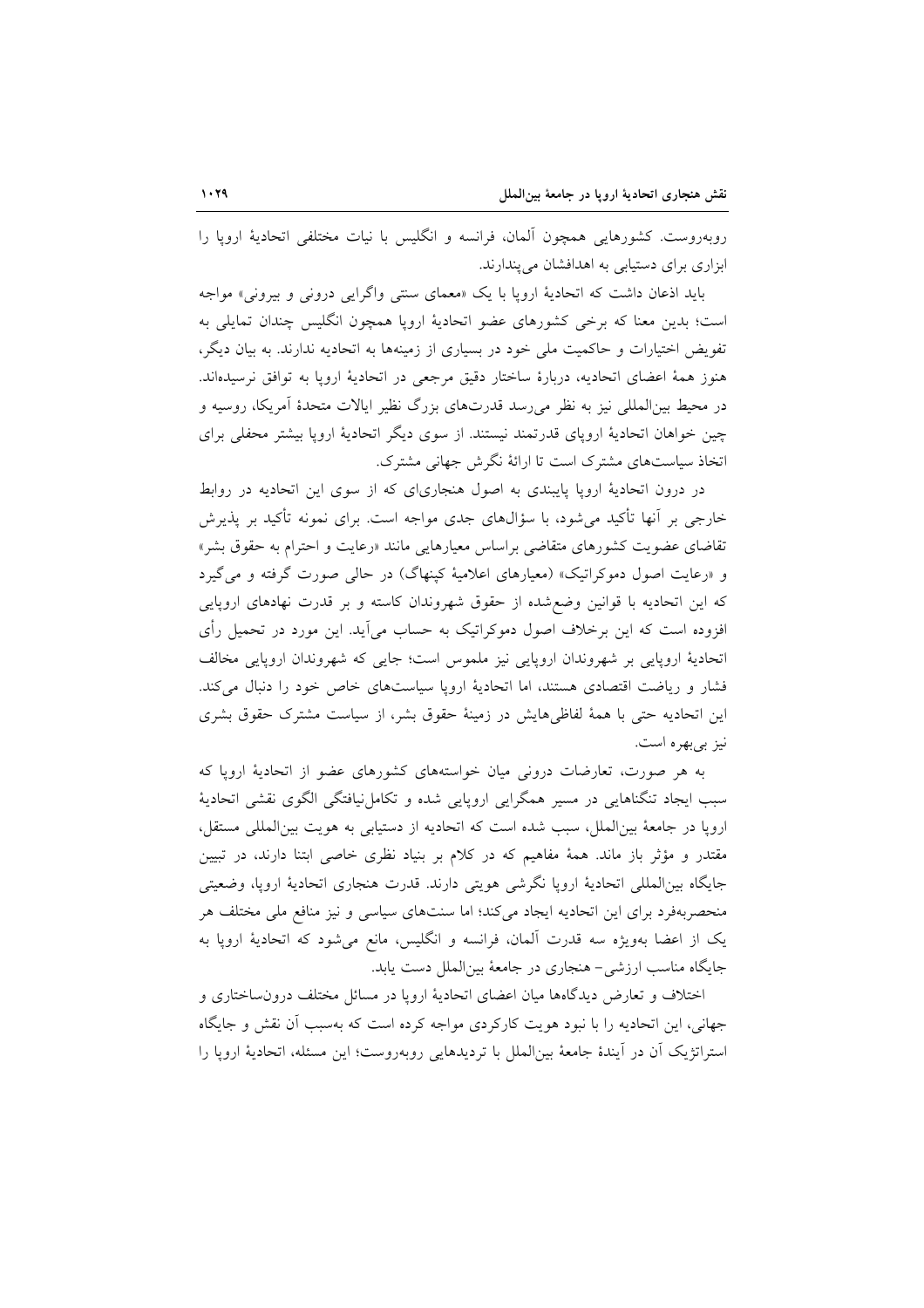در سطح یک قدرت اقتصادی باقی خواهد گذارد. اتحادیهٔ اروپا همچنین در آینده ضمن بازتعریف روابط خود با قدرتهای دیگر، باید برای مطرح شدن بهعنوان بازیگری مهم در عرصهٔ بینالمللی، حاضر به نقش،نیری و هزینهپردازی در حل مسائل مهم بینالمللی باشد. تأکید صِرف بر مفاهیم غیرمادی و هنجاری، در حالتی که ایرادهایی در این خصوص به خود اتحادیهٔ اروپا وارد است، تنها وضعیت را پیچیدهتر و جایگاه هنجاری اتحادیهٔ اروپا را متزلزل تر مي کند.

اتحادیهٔ اروپا در روابط خود با جهان در بُعد وسیع باید حمایت و ترویج ارزشها و هنجارها، منافع و کمک به شهروندان خود را پیگیری کند و صلح، امنیت، توسعهٔ پایدار زمین، همبستگی و احترام متقابل میان مردم، تجارت آزاد و عادلانه، ریشهکن کردن فقر و حفاظت از حقوق بشر، بهويژه حقوق كودكان و نيز رعايت دقيق و توسعهٔ قوانين بينالمللي، از جمله احترام به اصول منشور ملل متحد را در دستور كار قرار دهد (Manners, 2008: 67).

در زمینهٔ حمایت و ترویج این ارزشها باید اذعان کرد که اتحادیهٔ اروپا بزرگترین منبع کمک در جهان است و ۵۵ درصد از کمکهای توسعهای را که ۲۰ درصد آن توسط کمیسیون مدیریت می شود، به خود اختصاص می دهد. هدف پیشنهاد ۱۳ ژوئیه ۲۰۰۵ کمیسیون برای تدوین سیاست توسعهای جدید اتحادیهٔ اروپا، کاهش فقر در راستای اهداف توسعهٔ هزاره و تأکید بر اهمیت پیشبرد حاکمیت مناسب، حقوق بشر و دموکراسی است. این اجماع اروپایی اولین بار ظرف ۵۰ سال همکاری توسعهای، چارچوب مشترکی از اهداف، ارزشها و اصول فراهم می کند که اتحادیه از آن حمایت می کند و آن را بهعنوان یک بازیگر جهانی و شریک جهاني به پيش مي برد (والدنر، ۱۳۸۶: ۵۰).

همچنین حقوق بشر بخشی از این هنجارها و ارزشهایی است که اتحادیهٔ اروپا بهطور ویژه بر آن تأکید کرده است. «احترام به حقوق بشر از اساسیترین و فراگیرترین ارزشهای جهان ماست. همهٔ ما، هم بهصورت رسمی و هم در زندگیهای خصوصی خود، مسئولیم که از حقوق دیگر اعضای خانوادهٔ انسانی حفاظت و حمایت کنیم، خواه در منزل و خواه در هر جای دیگر جهان». این متنی است که در خصوص سیاستهای کلی اتحادیهٔ اروپا در زمینهٔ حقوق بشر در سایت اینترنتی این اتحادیه نگاشته شده است.

اعلاميهٔ سال ۱۹۹۱ اتحاديهٔ ارويا در زمينهٔ حقوق بشر نيز تأكيد ميكند كه حقوق بشر بخشی از سیاست خارجی آن به حساب می آید. از این رو از این پس شاهدیم که اتحادیهٔ اروپا برای ارتقای مداوم سطح حقوق بشر، در موافقتنامههای همکاری و اقتصادی با جهان سوم، بندهایی را نیز به حقوق بشر اختصاص داده است؛ چنانکه در قطعنامهٔ حقوق بشر، دموکراسی و توسعهٔ نوامبر ۱۹۹۱، بهروشنی این مسئله تشریح شده است: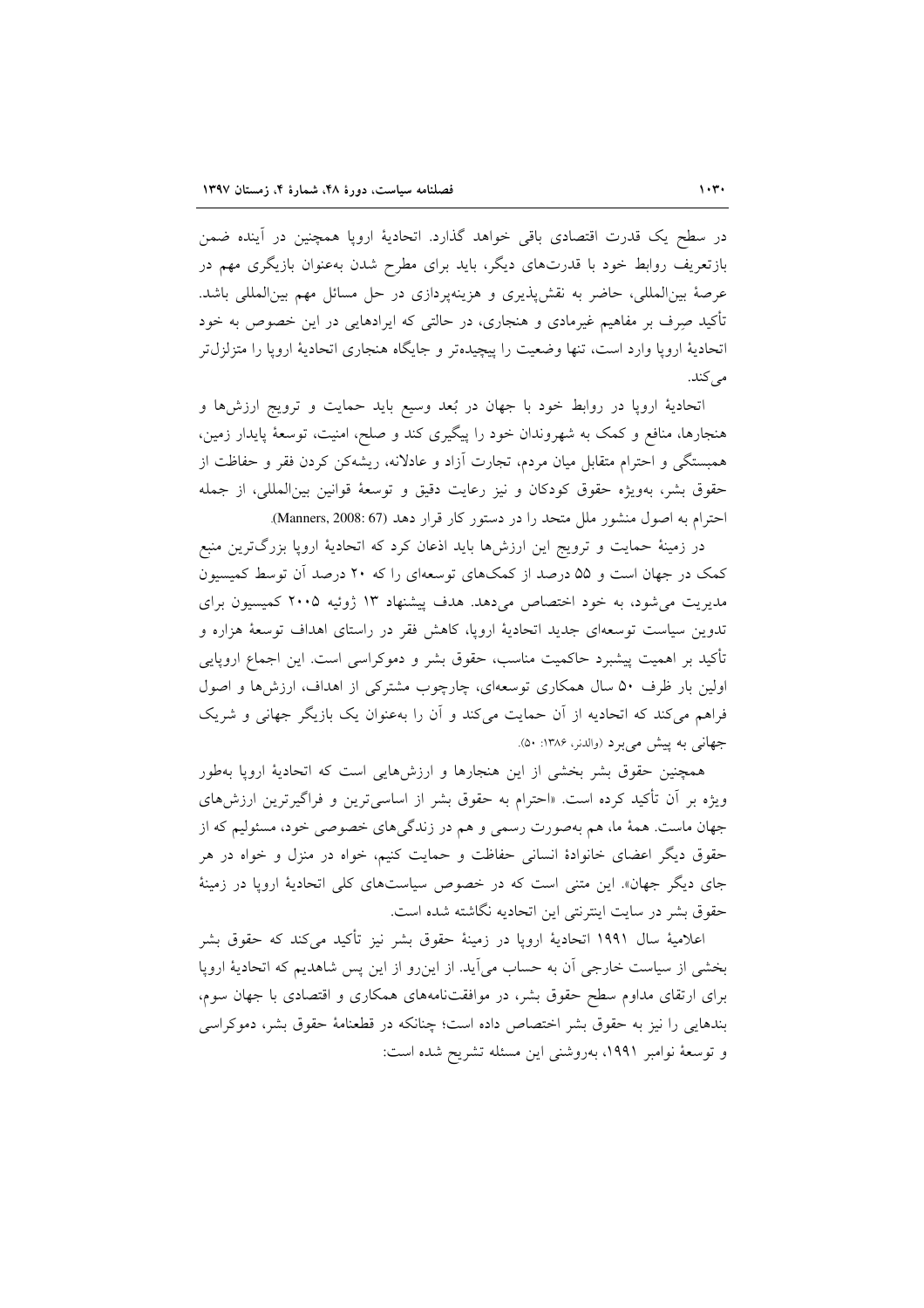«جامعهٔ اقتصادی اروپا و کشورهای عضو آن، بهصراحت رعایت حقوق بشر را بخشی از روابطشان با کشورهای در حال توسعه معرفی میکنند و بندهای مربوط به حقوق بشر در موافقتنامههای همکاری اٌتی قید خواهد شد». بنابراین می توان گفت «حقوق بشر سنگ بنای سياست خارجي اتحادية اروياست» (والدنر، ۱۳۸۶: ۴۲-۴۱).

در توجه به این ارزشها و هنجارها، اتحادیهٔ اروپا از یکسو ارادهٔ خود را به روابط دوجانبه با بازیگران دیگر معطوف کرده است و از سوی دیگر استفاده و توجه به نهادهای بینالمللی برای پیشبرد سیاستهای خود در اولویت قرار دارد. به عبارت بهتر، در بحث هنجارهای بینالمللی، اتحادیهٔ اروپا تلاش دارد از راههای گوناگون نهادهای بین المللی را تشويق كند كه قوانين و مقررات داخلي خود را مطابق با هنجارهاي بين المللي كنند Dimitrova & Rhinard, 2005: 10. هنجارهايي كه به باور سياستمداران اتحادية ارويا همجهت با سیاستهای ارزشی ـ هنجاری این اتحادیه است که می تواند صلح، ثبات، آزادی، حقوق بشر، توسعهٔ پایدار، همبستگی اجتماعی و غیره را برای بازیگران نظام جهانی به ارمغان بیاورد. به همین علت است که برای اتحادیهٔ اروپا ساختارهای غیرمادی به اندازهٔ ساختارهای مادی دارای اهميت و اولويت شده است.

توجه به هنجارها و ارزشهای بین|لمللی تا بدانجا پیش رفته است که دیگر بازیگران و نظریهپردازان بر قدرت هنجاری این اتحادیه در نهادها و سازمانهای بینالمللی اذعان دارند. برای نمونه به باور مورث ٰاتحادیهٔ اروپا را باید بهعنوان یک قدرت هنجاری در سازمان تجارت جهانی در نظر گرفت (Mörth, 2004: 16). این موضوع سبب می شود که در کنار توجه به مسائل مادی در سیاستهای نهادها و سازمانهای بین المللی، به ارزشها و هنجارهای بینالمللی نیز توجه شود. اتحادیهٔ اروپا در این زمینه سیاستهایی را پی میگیرد تا بتواند در کنار استفادهٔ بازیگران از مزایای نهادها و سازمانهای بین|لمللی، آنها را تشویق یا مجبور به برداشتن گامهای مثبتی در راه ارزشها و هنجارهای بین المللی کند. این موضوع بهصورت مستقیم و غیرمستقیم سبب ارتقای جایگاه هنجاری اتحادیهٔ اروپا در نظام جهانی می شود.

بنابراین باید بهطور کلی گفت در طی سالهای اخیر تأکید بر قدرت هنجاری در سیاست خارجي اتحاديهٔ ارويا برجستگي ويژهاي يافته است. در واقع توجه به اين بُعد در سياست خارجي برايند مخالفتها و انتقادهايي بوده است كه به اتحاديهٔ ارويا بهعنوان اتحاديهاي تنها با کارکرد و کارویژه اقتصادی صورت پذیرفته است. در این زمینه، کشورهای عضو اتحادیهٔ اروپا با عنایت به رهیافتهای لیبرال و سازهانگارانه، تمایل خود را به مفاهیمی چون قدرت

1. Ulrika Mörth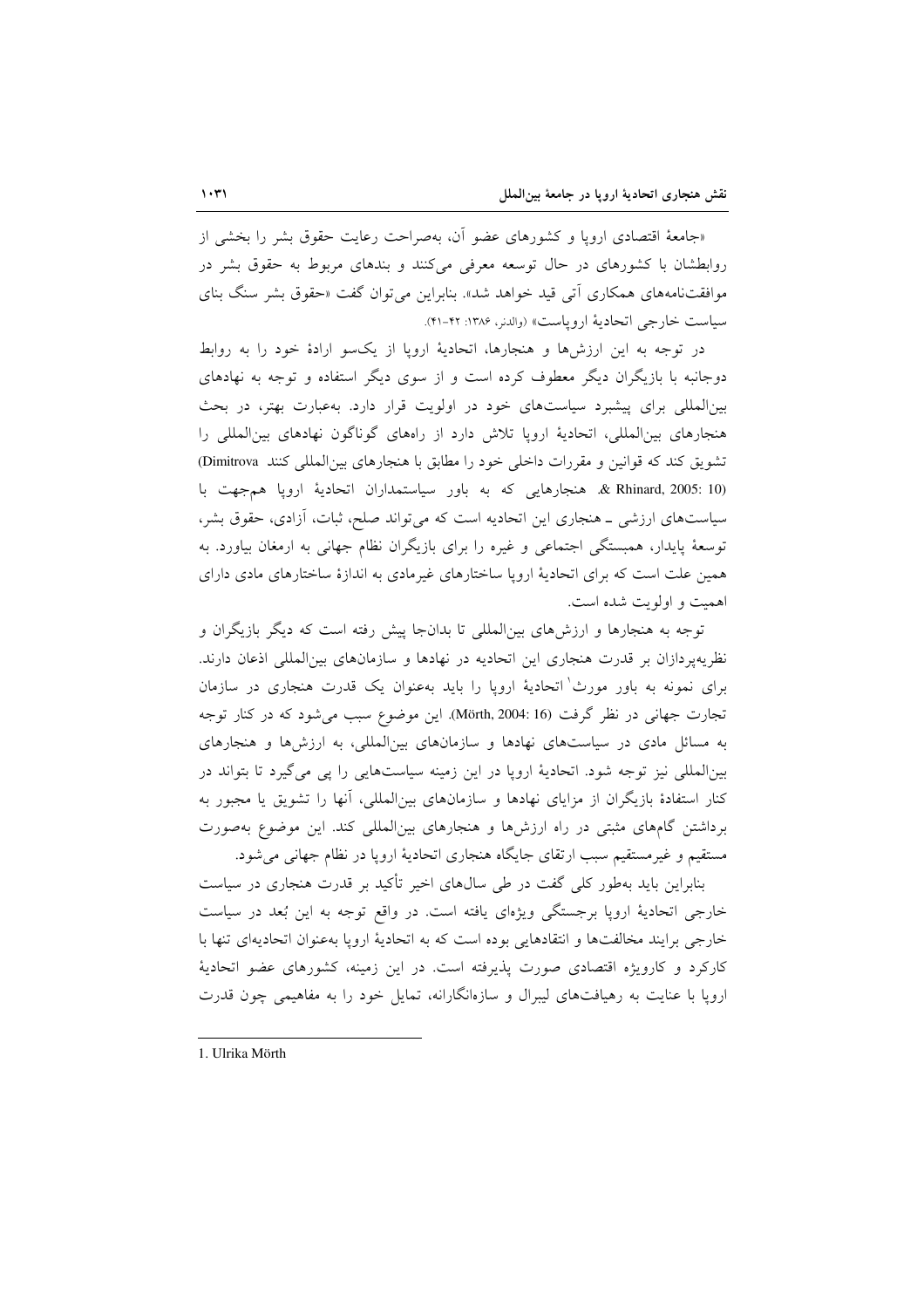مدني ٰ (غيرنظامي)، قدرت هنجاري ؒ، قدرت اخلاقي ؒ و قدرت ملايم ٗ معطوف کردند که می توان این مفاهیم را ذیل عنوان توجه به ساختارهای غیرمادی ارزشی دستهبندی کرد. عدهای حتی یا را از این فراتر گذاشتهاند و معتقدند اروپا همچون مأموری است که مأموریت دارد از طریق ترویج هنجارها و ارزشهای خاص جهان را نجات دهد و از نظر این گروه لازمهٔ چنین کاری، داشتن قدرت هنجاری است (MacDonald, 2007: 2).

منابع نفوذ قدرت هنجاري اتحادية ارويا

سنت فرهنگي دوران باستان، فئوداليسم و يكنواختي دورهٔ قرون وسطى، تجربهٔ اصلاحات، رنسانس، روشنگری، شکل گیری دولت ــ ملت و انقلاب صنعتی، همهٔ تجارب مشترک اروپای غربی فراتر از دولتهای ملی فردی است. معرفی پول واحد اروپایی (پورو) صرفاً بخش دیگری از این ساختوساز از هویت مشترک اروپایی است (Kaelberer, 2004: 171-172). اما در این میان روند گسترش اتحادیهٔ اروپا و احتمال تداوم آن پرسشها و تردیدهای فراوانی را در خصوص مطلوب بودن و نامطلوب بودن آن در ابعاد اقتصادي، امنیتي، سیاسی و فرهنگی برانگیخته است. پیوستن به اتحادیهٔ اروپا و هم سرنوشت شدن با اروپای بزرگ به روند غالب در کل اروپا، از غرب تا شرق تبدیل شده است. اعضای این اتحادیه تاکنون به ۲۷ کشور رسیده است. کشورهایی که در اثر فرویاشی بلوک شوروی و نیز تجزیهٔ پوگسلاوی پدید آمدند یکی پس از دیگری شرایط ورود به اتحادیهٔ اروپا را یافته و به آن پیوستهاند. شمار دیگری در شرق اروپا همچنان در انتظار پیوستن به این اتحادیهاند (سیدامامی، ۱۳۸۹: ۱۳۷). گسترش اتحادیهٔ اروپا در مقاطع مختلف زمانی در طی چند سال اخیر بر تنگناهای هویتی، سیاسی و اقتصادی این اتحادیه افزوده است. افزون بر تقاضای مشارکت بیشتر کشورهای تازهوارد در فرایند تصمیمگیری اروپایی، نگرش۵های متفاوت این دسته از کشورها، انسجام در درون اتحادیه را با چالش مواجه کرده است.

یک هویت اروپایی در ارتباط مستقیم با هویت ملی کشورهای عضو اتحادیهٔ اروپا است و از نظر بسیاری از نظریهپردازان بیفایده است که از هویت منحصربهفرد اروپایی صحبت کرد. آمارها نشان می،دهد در همهٔ ۲۷ عضو اتحادیهٔ ارویا، درصد غرور و هویت ملی بیشتر از غرور اروپایی است. درحالی که احساس غرور ملی در قبرس ۹۸ درصد و در آلمان ۷۰ درصد است،

<sup>1.</sup> civilian power

<sup>2.</sup> normative power

<sup>3.</sup> ethical power

<sup>4.</sup> gentle power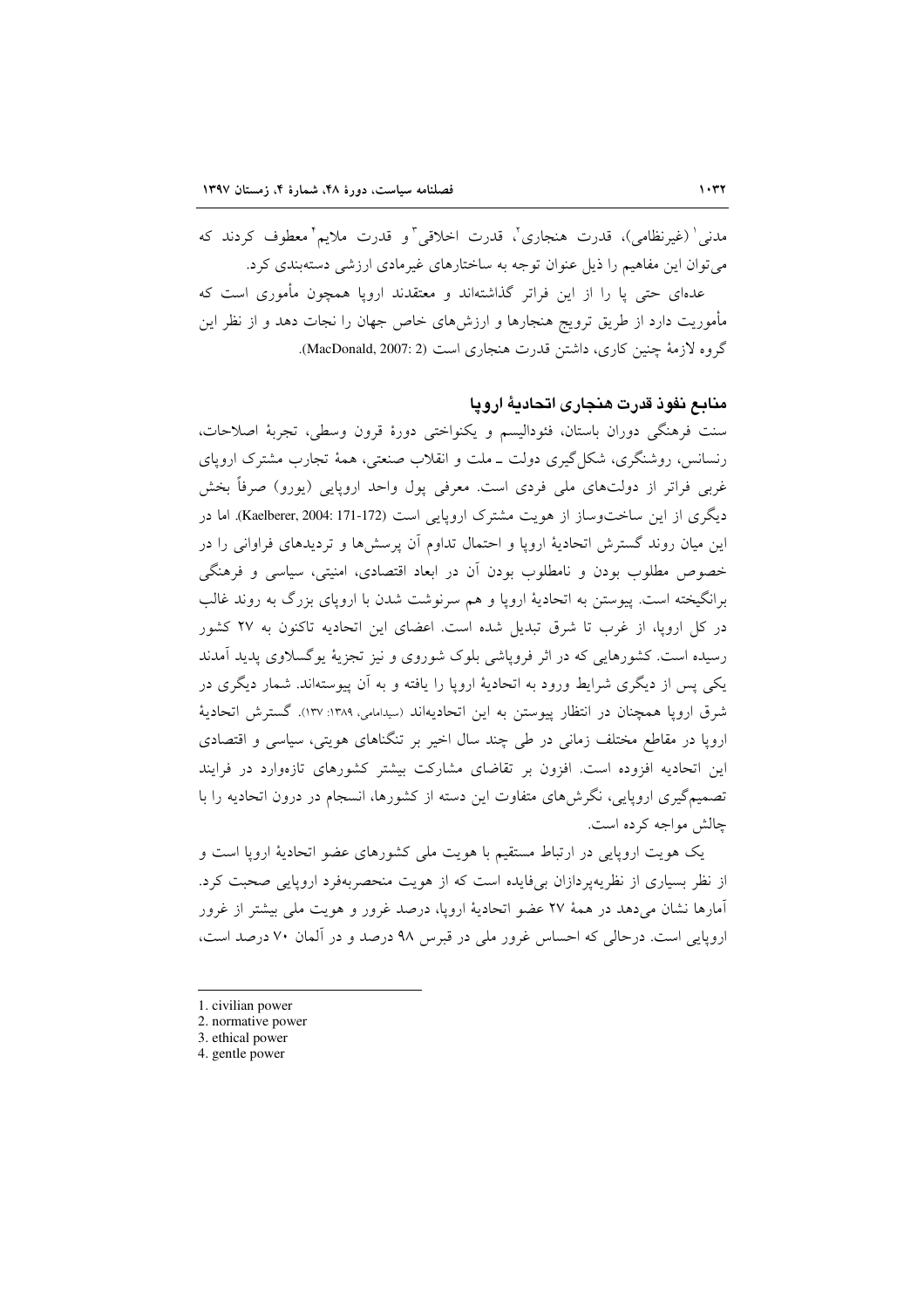احساس غرور و افتخار اروپایی از ۸۰ درصد در اسلواکی به ۳۳ درصد در انگلستان متفاوت است. بهطور متوسط در اتحادیهٔ اروپا، غرور ملی به ۸۶ درصد می رسد، درحالی که افتخار اروپايي تنها به ۵۹ درصد مي رسد (PetitHomme, 2008: 28-29) .

یکی از سؤالهای اساسی این است که منابع نفوذ قدرت هنجاری اروپا چه چیزهایی است؟ در پاسخی مختصر باید گفت این منابع بر توانایی گسترش و تضمین ثبات و امنیت از طریق استفاده از نیروهای اقتصادی و سیاسی استوار است. این گسترش و تضمین از طریق ابزار نظامی صورت نمیگیرد. عناصر مختلفی از جمله تجارت، همکاری یا موافقتنامهٔ انجمنی'، کمک، کمک و مساعدت پولی، گفتوگوهای نهادینه و وعدهٔ عضویت در اتحادیهٔ اروپا برای کشورهای اروپایی عوامل تولید قدرت مدنی (غیرنظامی) اتحادیهٔ اروپا است (Romaniuk, 2010: 4). هلن سورسن و توماس ديز استدلال مي كنند كه خوداتصال اتحاديهٔ ارويا از طريق قانوني كه مي سازند هنجاري است (Manners, 2006 a: 119).

اتحادیهٔ اروپا بهمنظور پیشبرد اهداف حقوق بشری و روند دموکراسی در روابط خارجی از ابزارهای مختلفی استفاده می کند. برخی از این ابزارها همان ابزارهای دیپلماسی و سیاست خارجی سنتی مانند اعلامیهها، اقدامات سیاسی (از طریق نمایندگیهای دیپلماتیک در کشورهای ثالث) و نیز قطعنامهها و مداخلات در چارچوب سازمان ملل هستند. افزون بر این، اتحادیهٔ اروپا از طریق برنامههای مختلف همکاری و کمک که در کشورهای ثالث اجرا میکند و از طریق گفتوگوی سیاسی با آنها، به پیشبرد حقوق بشر و روند دموکراسی میپردازد. برای این کار، اتحادیهٔ اروپا از مبنای حقوقی خاصی پیروی میکند که با نام «بند حقوق بشر» شناخته می شود و در بیشتر موافقتنامههای اتحادیهٔ اروپا با کشورهای ثالث، بهعنوان مؤلفهای اساسی، گنجانده می شود (والدنر، ۱۳۸۶: ۴۷-۴۶).

دوشن معتقد است که نبود ابزارهای نظامی مشترک در این مجموعه، بهجای اینکه منبع ضعف باشد، نشاندهندهٔ منزلت نقش آن در جهان است. ویتمن با تعمیم این ادعا به شرایط فعلی اتحادیهٔ اروپا، معتقد است که حتی اگر اتحادیه، قابلیت نظامی خود را توسعه دهد، شاخصهٔ مدنی آن در مقابل طبیعت ثانویهٔ ابزارهای نظامی، همچنان بهجای خود باقی خواهد بود. در واقع تفاوت هنجاری زیاد بین محافظت از حقوق بشر و دموکراسی از طریق ابزارهای نظامی در مقابل تعقیب همین اهداف از راه مساعدت و دیپلماسی وجود دارد. در عین حال، تفسیر ارزش هنجاری تنها براساس نوع ابزار تأمین آن، مسئلهساز است. مثلاً در برخی موارد،

<sup>1.</sup> cooperation or association agreements

<sup>2.</sup> self-binding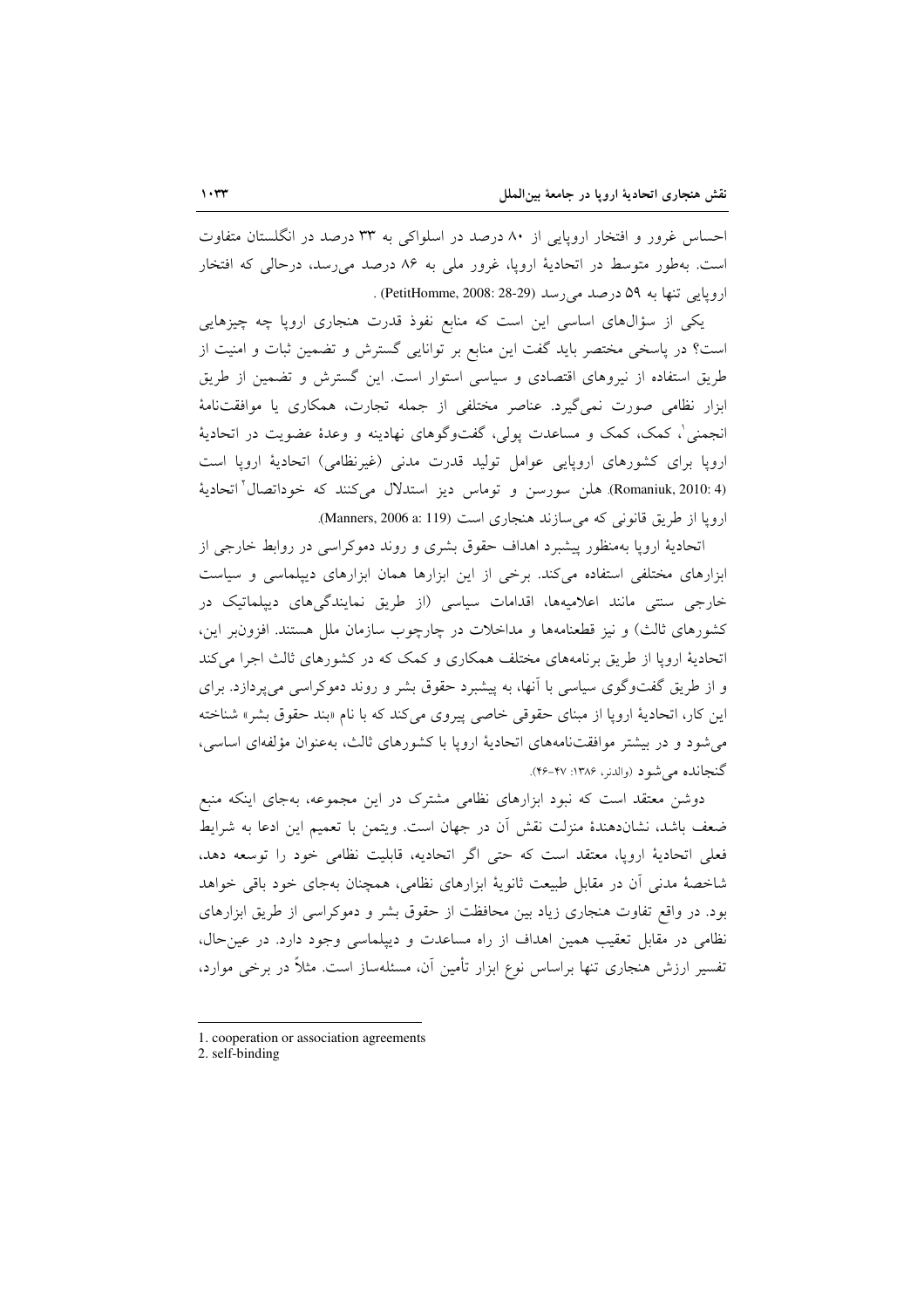اعمال تحریمهای اقتصادی می تواند برای مردم یک کشور مصیبتبارتر از جنگ باشد (شیرغلامی،  $(197 - 197)$ 

اتحادیهٔ اروپا در حالی بر ارزشها و هنجارهای بین|لمللی تأکید میکند که نمی توان این موضوع را جدا از سیاستهای مادی این اتحادیه دانست. با وجود این، سیاستهای هنجاری تنظیمی اتحادیهٔ اروپا در ارتباط با خواستهای هنجاری برخی از بازیگران جامعهٔ بین|لملل است، اما چالشهای بسیاری هم با بسیاری از بازیگران در این چارچوب دارد. اتحادیهٔ اروپا در موضوعهای مهمی (مانند همکاری در حفظ صلح، حفظ ثبات در آفریقا، تغییر آبوهوا، مشکلات امنیتی مناطق خاص مانند میانمار و کرهٔ شمالی) با قدرتهای نوظهور مثل کشورهای بریک' همسو است. همکاریهای اتحادیهٔ اروپا و کشورهای بریک در تقویت چندجانبهگرایی مهم بوده است، اما واقعیت این است که همکاری اتحادیه با این بازیگران رو به کاهش است. این مسئله بهویژه در چارچوب همکاریهای سازمان ملل متحد و ناهمسویی در قطعنامههای صادره در این سازمان مشهود است. بررسی ۵۵۰ قطعنامهٔ مطرحشده بین سالهای ۲۰۰۱ تا ۲۰۰۸ در سازمان ملل نشان میدهد که مواضع اتحادیهٔ اروپا با کشورهای بریکس ٔ ناهمخوان بوده است. برای مثال درحالی که در سال ۲۰۰۱ بیش از ۸۰ درصد آرای روسیه با اتحادیهٔ اروپا همسان بوده، در سال ۲۰۰۸ این درصد به ۴۷ کاهش پیدا می کند یا همین تناسب در خصوص برزيل از ٩٧ درصد به ٥٧ درصد تقليل يافت (8-7 :Holslag, 2010).

این حقیقتی اجتنابنایذیر است که اتحادیهٔ اروپا قادر به متقاعد کردن کشورهای بریکس برای همکاری در چالشهای عمدهٔ بین|لمللی نبوده است. ارزیابی اسناد سیاسی و سازوکارهای سازمانی نشان میدهد که هیچ اجماعی برای اولویتهای همکاری در خصوص مسائل مهم سیاسی و امنیتی بین بریکس و اتحادیهٔ اروپا وجود ندارد.

#### جهانی شدن و هنجارهای اتحادیهٔ اروپا

در کنار جهانی شدن اقتصاد که بُعد اقتصادی اتحادیهٔ اروپا را پررنگ میکند، زک<sub>ی</sub> لیدی <sup>۳</sup> استدلال میکند که قدرت هنجاری اتحادیهٔ اروپا، مؤلفهٔ مرکزی<sup>۲</sup>جدی رویکرد اروپا به حكومت جهاني است» (Manners, 2006: 119). اما از مسائل مهم اتحاديه، بن بست الگوى اجتماعی و اقتصادی اروپا در برابر چالش جهانی شدن است. همانگونه که اشاره شد، اروپا در دهههای گذشته با اتخاذ رهیافت دولت رفاه که در آن بُعد اجتماعی اقتصاد پررنگ جلوه

<sup>1. &</sup>quot;BRICs" (Brazil, Russia, India and China)

<sup>2.</sup> Brazil, Russia, India, China and South Africa (BRICS)

<sup>3.</sup> Zaki Laïdi

<sup>4.</sup> central component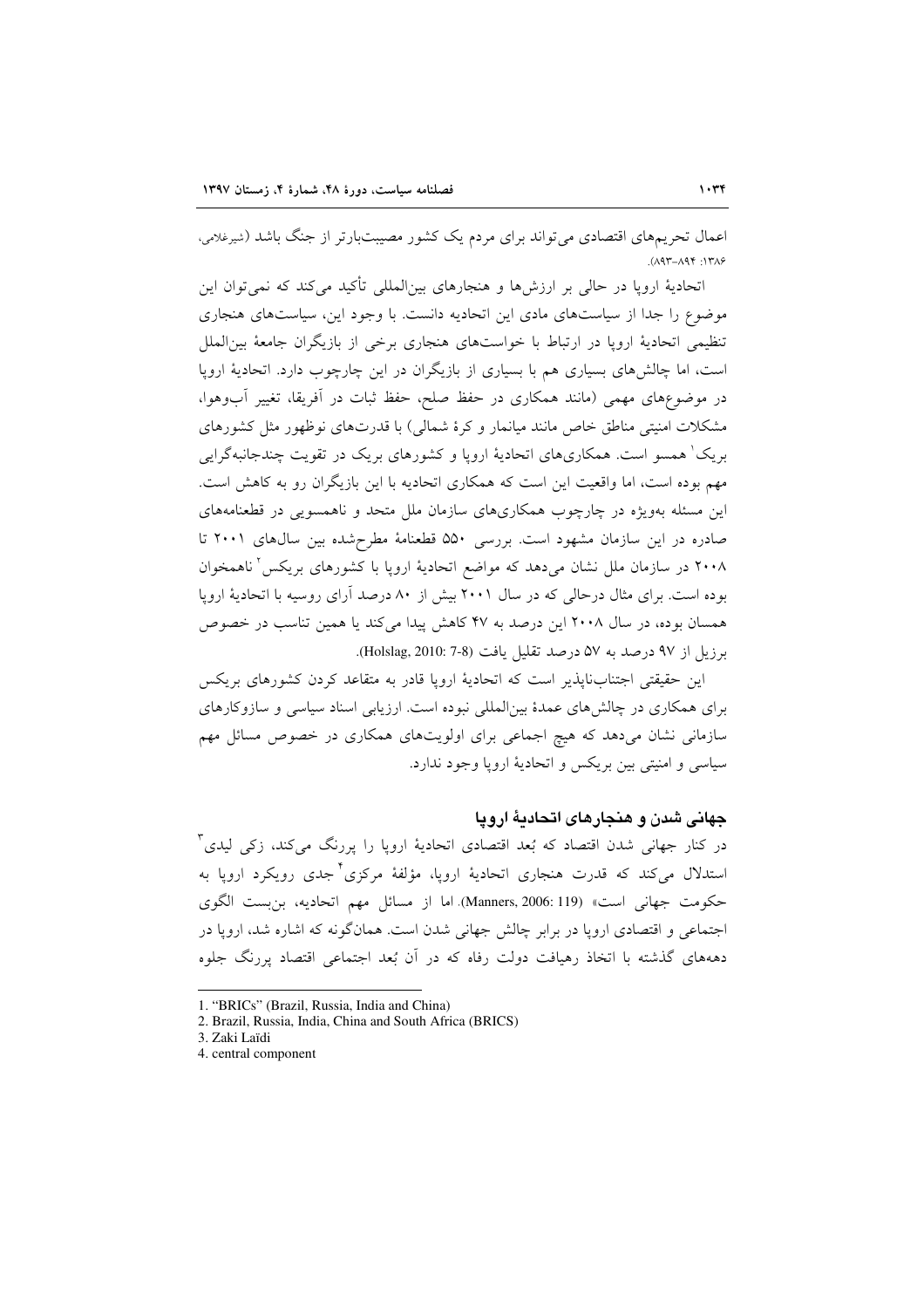می کرد، الگوی متمایزی از این مفهوم ارائه کرده بود. ناسازگاری دولت رفاه با الزامات و مقتضیات جهانی شدن و شرایط رقابت اقتصاد جهانی، موجبات افول تدریجی این الگو را فراهم أورد و با کاهش رقابتپذیری اقتصادهای اروپایی و تعمیق رکود و افزایش نرخ بیکاری، کشورهای اروپایی را در معرض انتخابهای دشواری بین سیاستهای دولت رفاه سنتی و نئوليبراليسم اقتصادي مبتنى بر بازار أزاد قرار داد. بهويژه پس از تحولات سياست داخلي ألمان و فرانسه، شیوهٔ اصلاحات لیبرال نظام اقتصادی و اجتماعی به سبک جهان انگلیسیزبان، برای خروج از رکود اقتصادی و انطباق بر روند جهانیشدن بهتدریج به سخن غالب در مجادلات اتحادیه بدل می شود. در واقع پیشرفت همگرایی اقتصادی اروپا و شتاب فرایند جهانی شدن سبب ناتوانی احزاب موجود در ارائهٔ راهحلهای مناسب برای مواجهه با مسائل و چالشهای اجتماعی و اقتصادی شده است. این امر از غلبهٔ منطق جهانی شدن به روایت آمریکایی بر گفتمان حاکم بر سیاستهای اجتماعی و اقتصادی اروپایی حکایت دارد (واعظی، ۱۳۸۷: ۴۷-۴۲).

جدیدترین مرحلهٔ یکپارچگی اروپا با توجه به شرایط جهانی شدن اَغاز شده است. تحولات اتحادية ارويا، سه وضعيت جديد ناشى از جهاني شدن را نشان داده است:

نخست در عرصهٔ مدیریت اقتصادی، یکپارچگی اروپا به گرایش جهانی بهسمت سیاست اقتصادی نئولیبرال (تجارت أزاد، تورم کم، مقرراتزدایی و بودجههای مالی محدود) دامن زده و در آن سهم داشته است. دوم اینکه گرایش بهسمت گسترش مبادلات اجتماعی و فرهنگی بین کشورها نیز در اتحادیهٔ اروپا شدت گرفته است. سیاستهای مشترک و نهادها در اروپا به این منظور یدید آمدهاند که امکان تحرک بیشتر بین کشورها افزایش می پابد. سوم اینکه، بهرغم پدید آمدن بازار یکپارچه و رشد مبادلات اقتصادی، اجتماعی و فرهنگ فرامرزی، عواملی چون تنوع زبان، شکل گیری جامعهٔ مدنی فراملی را محدود کرده است. در سطح کلان، هویتهای ملی و منطقهای همچنان بر هر گونه هویت در حال شکل گیری اروپایی تقدم دارند (دریستیانسن، ۱۳۸۳: ج ۲، ۱۱۴۷–۱۱۴۱).

#### نتيجه

اتحادیهٔ اروپا در دورهٔ جنگ سرد همواره نیمنگاهی به بازیگری در عرصهٔ سیاست بین|لملل داشته است، اما شرایط دوقطبی جهان و قدرت زیاد آمریکا مانع بازیگری فعال آن اتحادیه در قلمرو سیاست بین|لملل شد. از آن زمان تاکنون اتحادیهٔ اروپا در قالب چارچوبهایی نظیر سیاست خارجی و امنیتی مشترک و سیاست دفاعی و امنیتی اروپایی، تلاش کرده است علاوه بر هويت ژئواكونوميك و ژئوكالچرال خود، به هويت ژئوپوليتيكي نيز دست يازد. بر پايهٔ اين سیاست خارجی و امنیتی مشترک، اتحادیهٔ اروپا اقدام به بازتعریف محیط پیرامونی خود در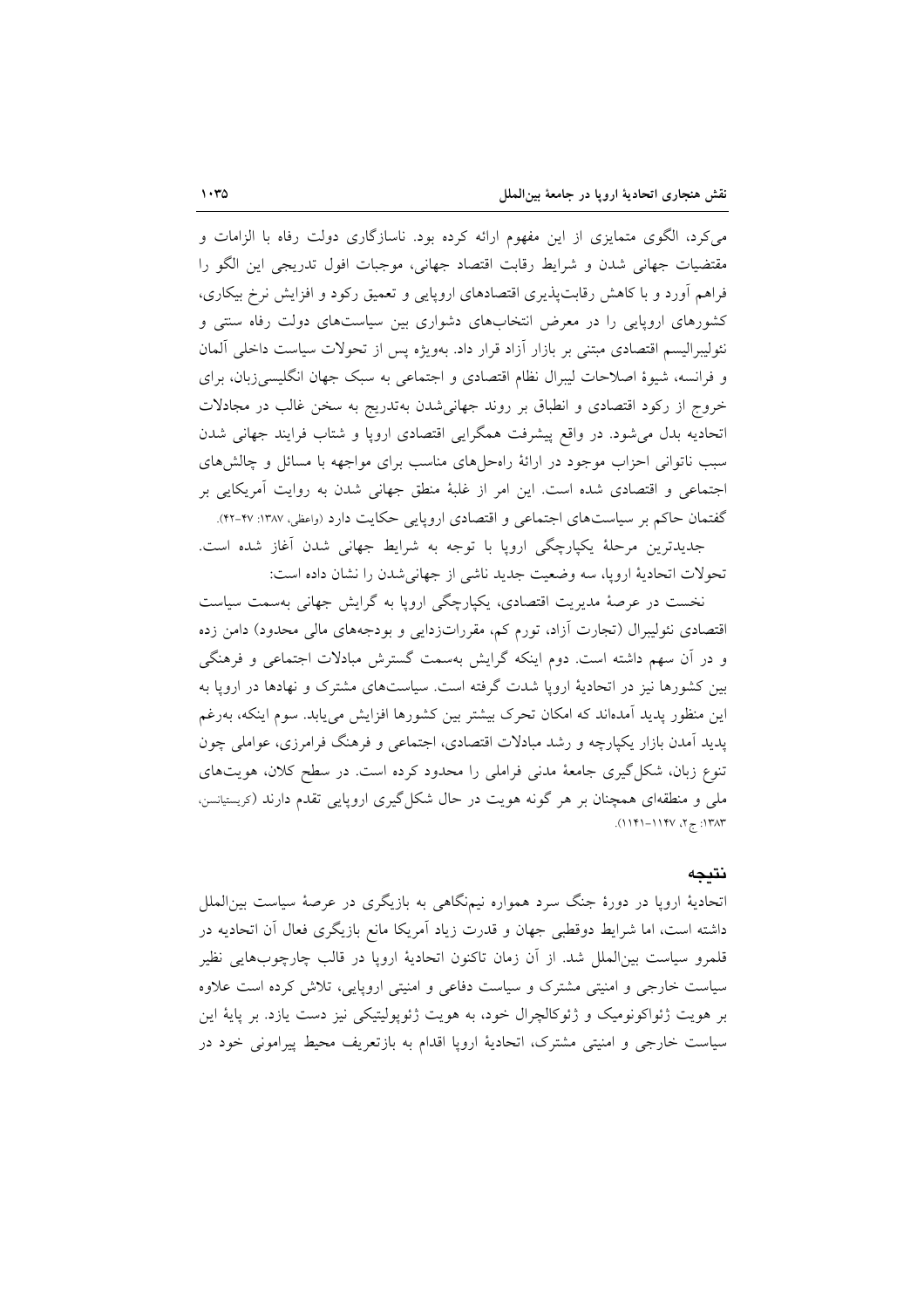قالب سه راهبرد همگرایی، ثباتسازی و مشارکت کرد. در قالب راهبرد همگرایی، بروکسل از همان ابتدای دههٔ ۱۹۹۰ کوشید تا جمهوریهای اروپایی سابق عضو بلوک شرق را در فرایندی تدریجی به عضویت خود درآورد تا از این طریق نهتنها در چارچوب نوعی دیپلماسی بازدارنده به پیشبرد صلح دموکراتیک، ثبات و رفاه در این محیط ژئویولیتیک کمک کند، بلکه بار دیگر ایدهٔ اروپای واحد را زنده کند.

همچنین، اتحادیهٔ اروپا با بهکارگیری راهبرد ثباتسازی در برابر کشورهایی که در مجاورت جغرافیایی آن اتحادیه قرار داشتهاند، کوشیده است تا حد امکان مانع از تسری بحرانها و برتابتی های قومی، نژادی و سیاسی از آن مناطق به درون اتحادیه شود. اتحادیهٔ اروپا با هدف ارتقای صلح و ثبات، دموکراسی و نیز توسعهٔ قلمرو امنیتی اتحادیه، در پی مهار بيشتر عوامل خارجي ضد امنيت است.

اتحادیهٔ اروپا بازیگری خاص در جامعهٔ جهانی است؛ بازیگری بین|لمللی که برخلاف سایر بازیگران تا حدود زیادی تأکید خود را بر قدرت غیرنظامی و ترویج هنجارهای جهانی همچون صلح، حقوق بشر، دموكراسي، توسعه پايدار و غيره گذاشته است. اتحاديهٔ اروپا با پتانسيلها، قدرت ارضی چشمگیر متشکل از اعضای مختلف و منابع مالی خاص خود، تلاش دارد که مفاهیم مربوط به رفتار قانونی را با تکیه بر قوانین بینالمللی در جامعهٔ جهانی ترویج دهد. این اهداف اتحادیهٔ اروپا ذیل عنوان گفتمان قدرت هنجاری اروپا جای میگیرد. به همین علت این قدرت هنجاری هم در درون اتحادیه به تقویت همگرایی اعضا منجر میشود و هم در بیرون از مرزهای اتحادیه شاهد وضعیت برتر هنجاری برای این بازیگر هستیم. در اوایل سال ۱۹۹۰ ریچارد فون وایزسکر ٰرئیسجمهور آلمان بر همگرایی ارزشهای اساسی تأکید کرد. هنجارهای مشترک از ملزومات همگرایی اعضای هر مجموعه محسوب میشود. بهویژه که این هنجارها مرتبط با صلح، حقوق بشر، ساختار دموكراتيك، همبستگي اجتماعي و غيره باشد.

در بُعد بین|لمللی نیز ترویج ارزشها و هنجارهای یک بازیگر به خودی خود یک امتیاز برای آن بازیگر به حساب می آید. زمانی این امتیاز در نقش و جایگاه آن بازیگر مؤثرتر می|فتد که بازیگری قدرتمند و صاحب نفوذ در نظام جهانی باشد. اتحادیهٔ اروپا ضمن برخورداری از این مزیتها، در مقام یک بازیگر مهم بین|لمللی به دنبال جایگاه و نقشی مهم با تأکید بر قدرت هنجاری خود است. قدرت هنجاری به اتحادیهٔ اروپا در ترویج ارزشهای مورد نظر خود در نظام جهانی کمک میکند و نقش و جایگاه هنجاری این بازیگر را در نظام جهانی ارتقا می بخشد. این موضوع که امروز نمیتوان منافع هنجاری و ارزشی را از منافع مادی جدا

<sup>1.</sup> Richard von Weizsäcker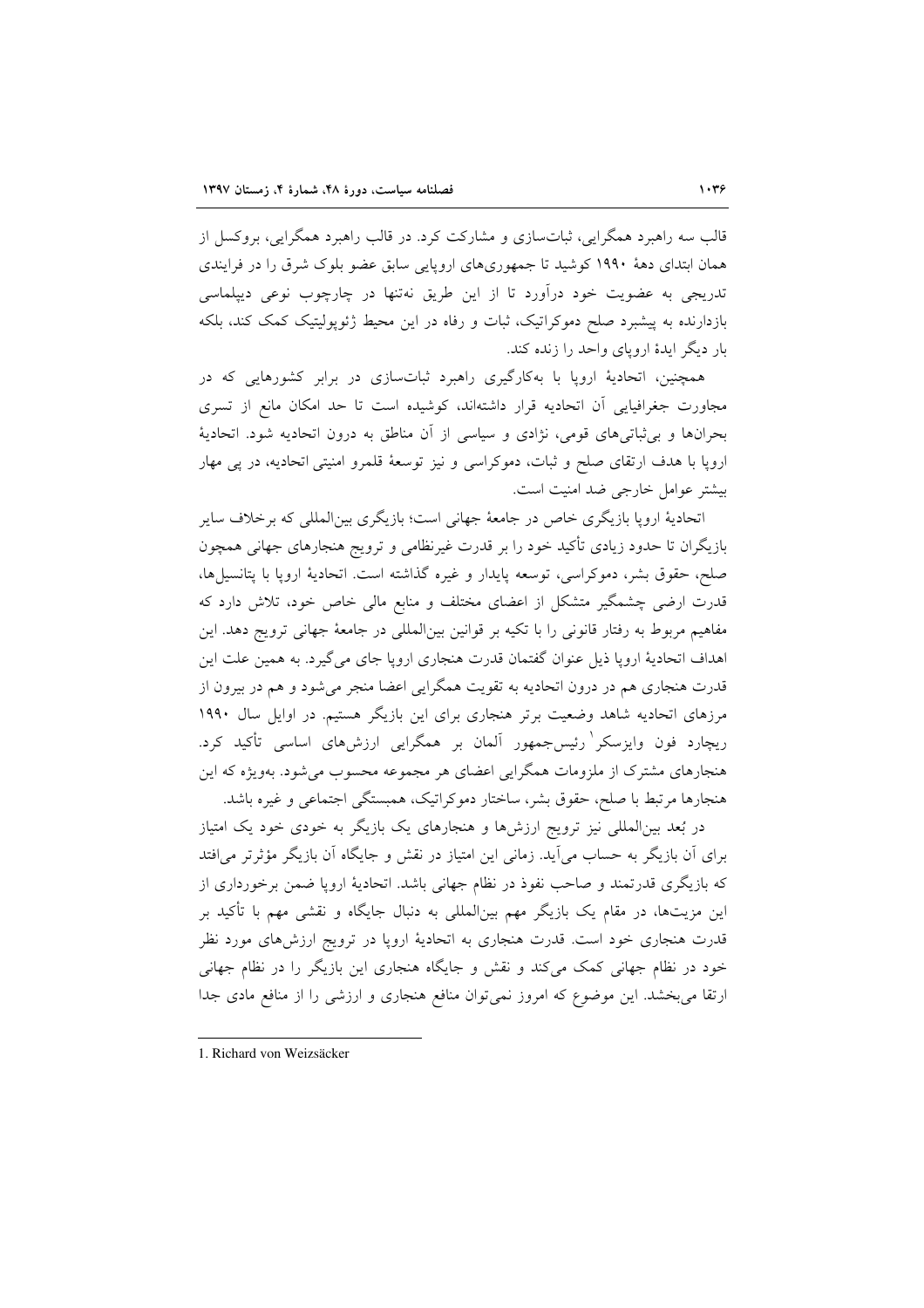کرد، گزارهای عقلانی و مورد قبول است. این بدین معناست که همهٔ بازیگران میزانی از منافع ارزشم ,خود را در کنار منافع مادی در نظام جهانی پیگیری میکنند. این موضوع در خصوص اتحادیهٔ اروپا پررنگ تر است.

## منابع و مآخذ الف) فارسى

- ۱. سیدامامی، کاووس (۱۳۸۹). «کشورهای چندملیتی اتحادیهٔ اروپا و سیاست چندفرهنگگرایی»، در سید عبدالعلی قوام و داوود کیانی، ا<mark>تحادیهٔ اروپا؛ هویت، امنیت و سیاست</mark>، تهران: پژوهشکدهٔ مطالعات راهبردی.
- ۲. شیرغلامی، خلیل (۱۳۸۶). «اتحادیهٔ اروپایی و سیاست خارجی هنجاری»، **فصلنامهٔ سیاست خارجی**، سال بیستویکم،
- ۳. کریستیانسن، توماس (۱۳۸۳). «وحدت اروپایی و منطقهای»، در جان بیلیس و استیو اسمیت، **جهانی شدن سیاست**: روابط بین(لملل در عصر نوین (موضوعات بین(لمللی، جهانی شدن در آینده)، ترجمهٔ ابوالقاسم راه جمنی… [و ديگران]، تهران: مؤسسهٔ فرهنگي مطالعات و تحقيقات بينالمللي ابرار معاصر تهران.
	- ۴. كياني، داوود (۱۳۸۹). «اتحاديهٔ ارويا: هويت، امنيت و مشروعيت»، در سيد عبدالعلم قوام و داوود كياني، پيشين.
- ۵. مشیرزاده، حمیرا (۱۳۸۵). «تحلیل سیاست خارجی جمهوری اسلامی ایران از منظر سازهانگاری»، مجری طرح نسرین مصفا؛ با همکاری حسین نوروزی، **نگاهی به سیاست خارجی جمهوری اسلامی ایران**، تهران: مرکز چاپ و انتشارات وزارت امور خا, حه.
- ۶. واعظى، محمود (١٣٨٧). «اتحادية اروپا: از قانون اساسي واحد تا معاهدة ليسبون»، در: محمود واعظى (تدوين) و داوود کیان<sub>ی</sub> (گردآوری و تدوین) ، **اتحادیهٔ ارویا و سیاست بینالملل**، تهران: مرکز تحقیقات استراتژیک مجمع تشخیص مصلحت نظام.
- ٧. والدنر، بنیتا فررو (١٣٨۶). «نگاهی به سیاستهای کلی اتحادیهٔ ارویا در زمینهٔ حقوق بشر»، ترجمهٔ زهره خطیبی، يژوهشنامهٔ حقوق بشر، ش ۱.

#### ب) خارجي

- 8. Bull, Hedly (1982). "Civilian Power Europe: A Contradiction in Terms?", Journal of Common Market Studies, Vol. 21, No. 2.
- 9. Dimitrova, Antoaneta & Mark Rhinard (2005). "The Power of Norms in the Transposition of EU Directives", European Integration online Papers (EIoP), Vol. 9, No. 16.
- 10. Holslag, Jonathan (2010). "The Normative Disconnect Between Europe and the Emerging Powers", Brussels Institute of Contemporary China Studies Asia Paper, Vol. 5, No. 4.
- 11. Howorth, Jolyon (2010). "The EU as a Global Actor: Grand Strategy for a Global Grand Bargain?", Journal of Common Market Studies, Vol. 48, No. 3.
- 12. Kaya, Taylan Özgür (2009). "Identifying the EU's Foreign and Security Policy Roles". Uluslararası Hukuk ve Politika, Vol. 5, No. 17.
- 13. Kaelberer, Matthias, "The Euro and European Identity: Symbols, Power and the Politics of European Monetary Union", Review of International Studies, Vol. 30, No. 2, pp: 161-178.
- 14. Kim, Nam-Kook & Viviana Passoni (2010). "From Modern Power to a Postmodern Example: The Evolution of the European Union", International Area Review, Vol. 13,  $No. 3.$
- 15. Kratochwil, F. (1989). Rules, Norms and Decisions: on the Conditions of Practical and Legal Reasonig in International Relations and Domestic Affairs, Cambridge: Cambridge University Press.
- 16. Lucarelli, S., & I. Manners (Eds.), (2006). Values and Principles in European Union Foreign Policy, Abingdon: Routledge.